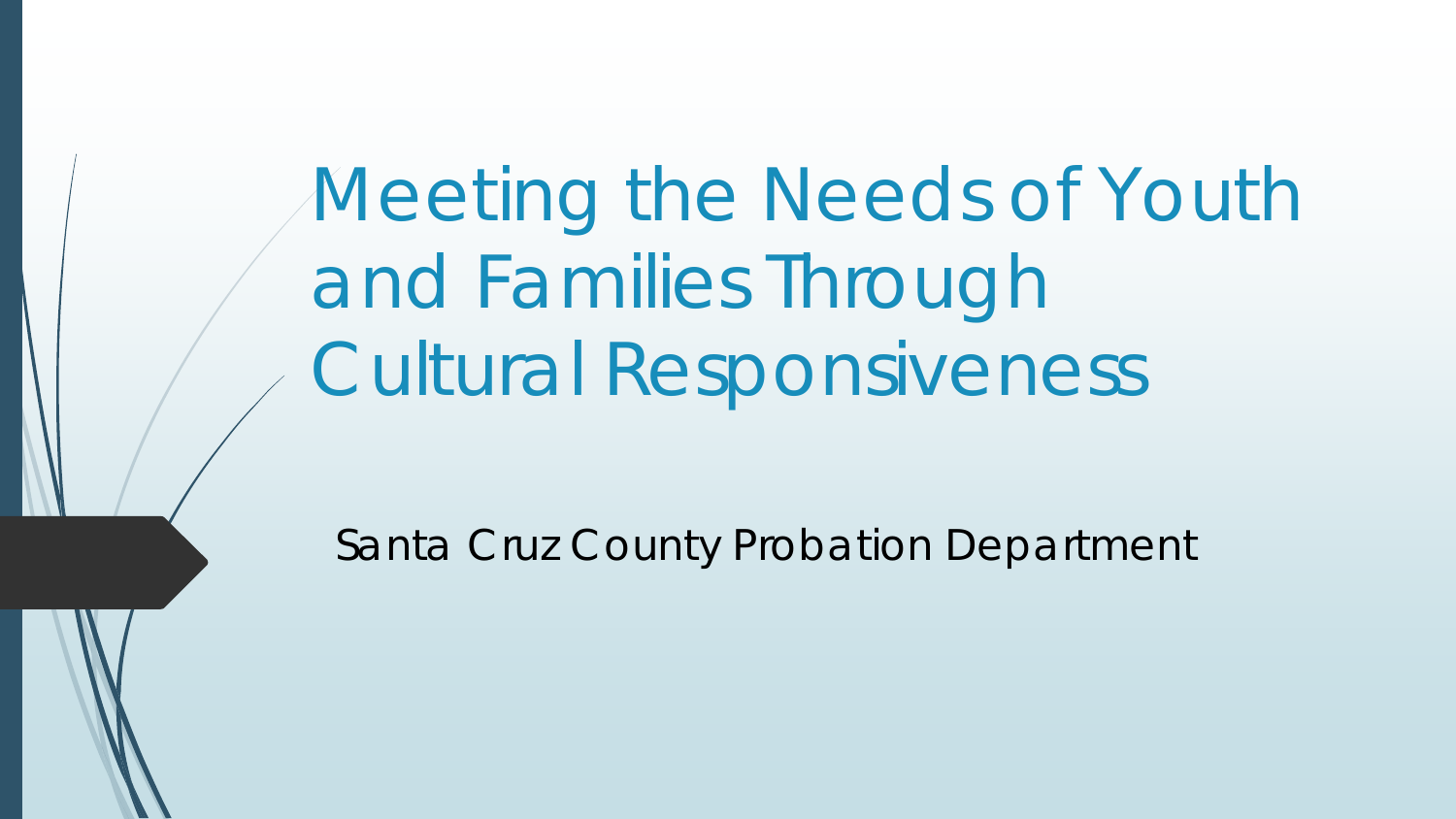History of Family Engagement (Looking at the past!)

- Placement Screening
- Multidisciplinary approach (Behavioral Health, Probation and Family)
- Family involvement limitations (Nuclear family only)
- **D** Location/time limitations (Felton/AM)
- Cultural Relevance (Population served)
- Recommendation

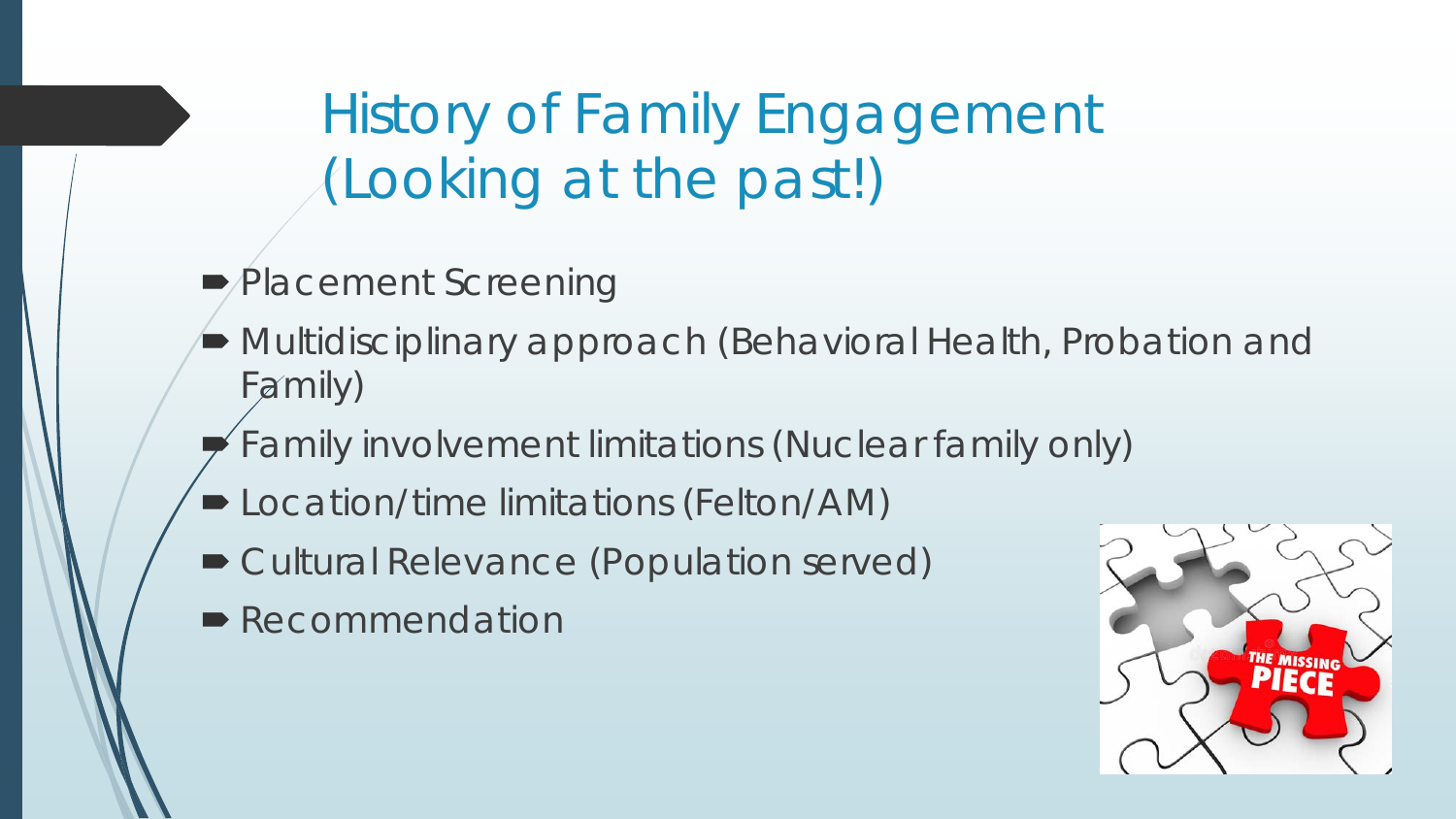How we have used CCR as a tool for change



- 2017 Continuum Care Reform (CCR) AB403 (Probation/Child Welfare Shift).
- Key Element in the reform "Increased Family Engagement".
- Challenged Probation/Child Welfare to engage formal/informal supports in the planning process.
- Changing our practices from telling families what to do to now asking them what they want to do.
- Santa Cruz ahead of the curve-Transformed/Replaced Placement Screening Process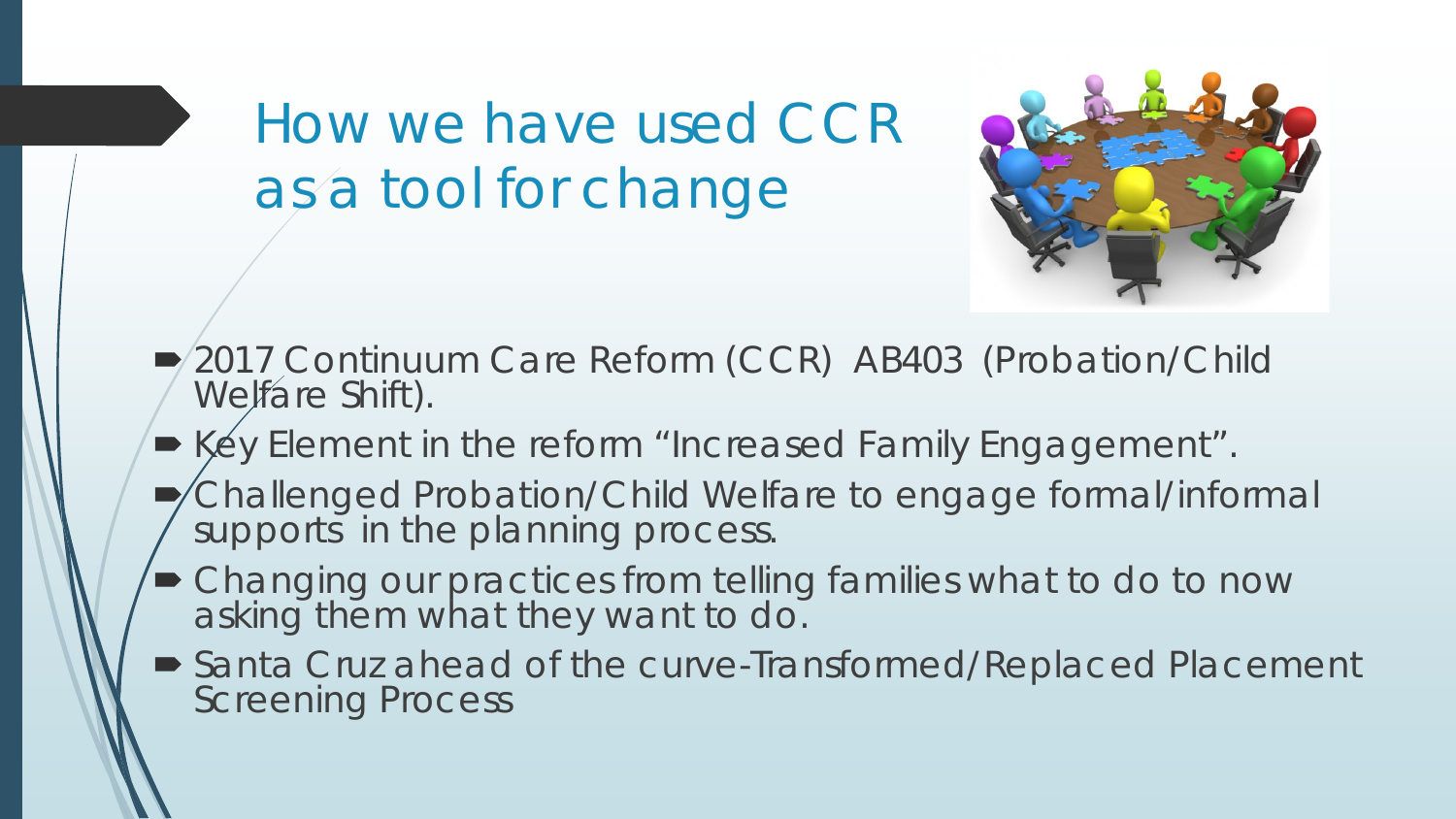Child and Family Teams (Family Centered~Needs Driven~Family Voice Choice)



- CFTM are not just for youth in STRTPs.
- CFTM are being utilized for many types of scenarios and individualized.
- **Utilizing Trauma informed Practices.**
- Integrity to family's unique cultures-integrating their cultures into their family plan.
- **Engaging community partners.**
- 2018 Concurrence Rate: 64%

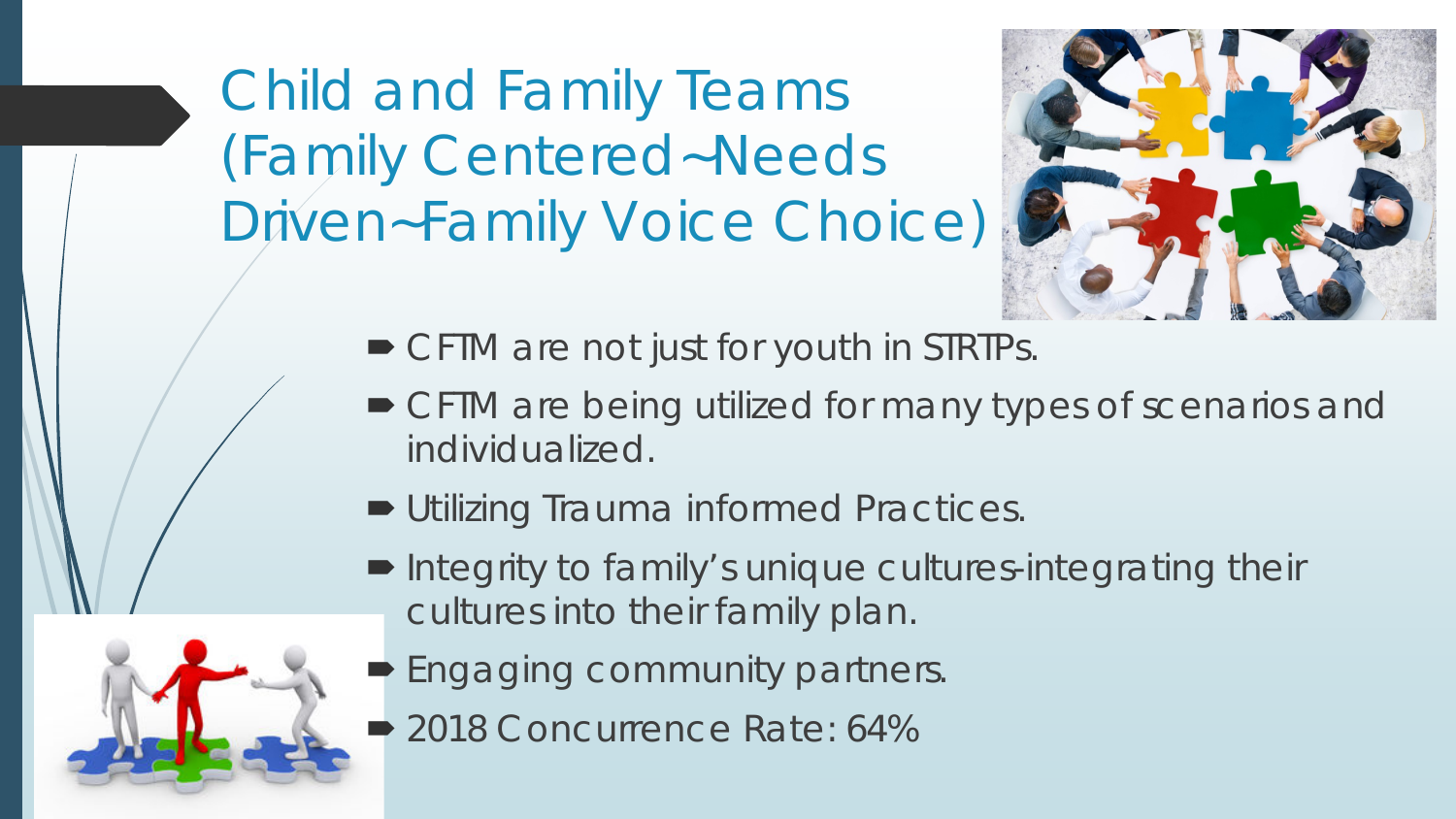### Meeting the Needs of Youth and Families

- Eric D. "Goblin Story"
- Families leave feeling respected and supported despite law enforcement stigma.

#### ■ Utilizing CFTM as a tool for alternatives to placement.



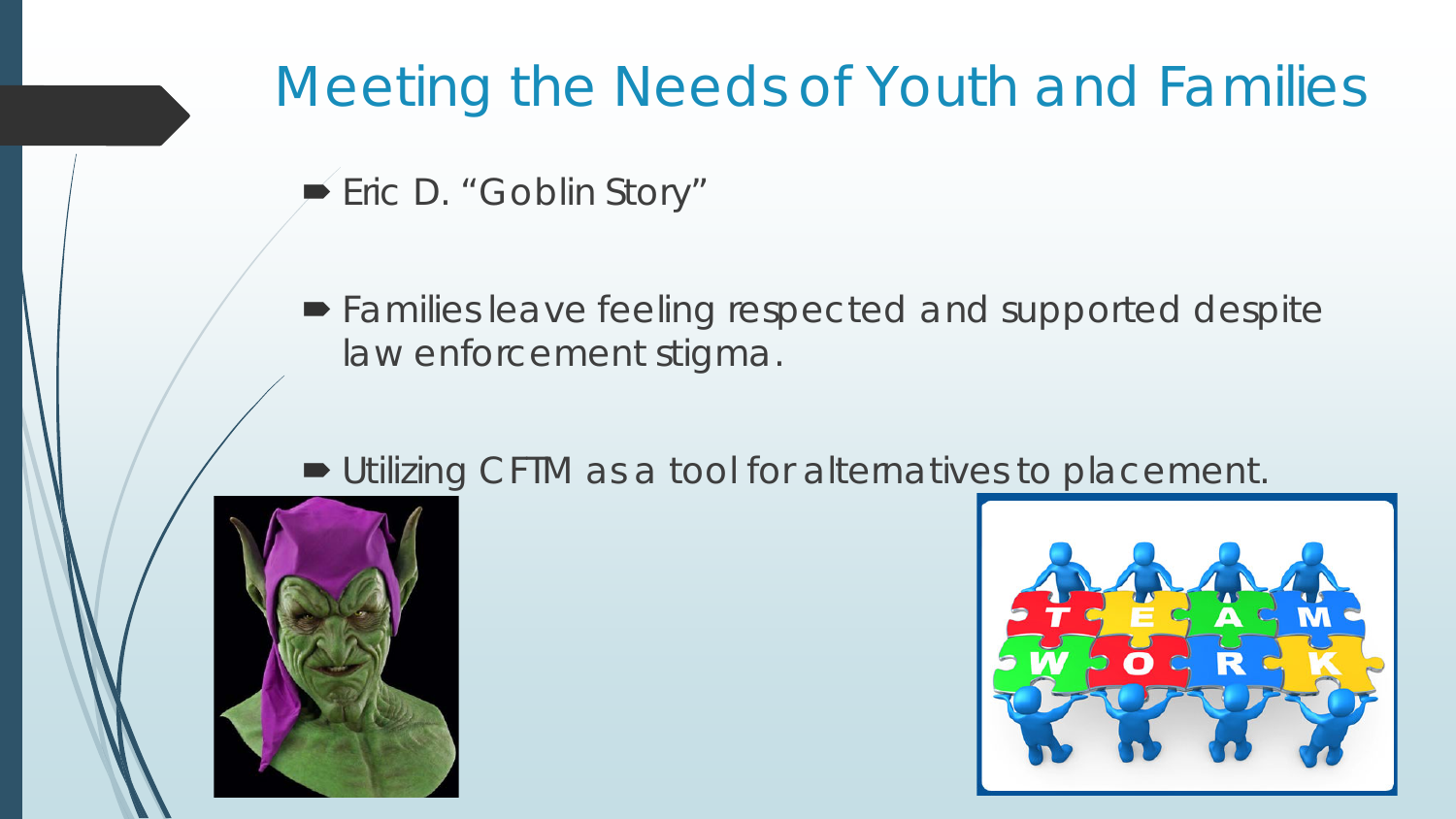## **FUERTE Wraparound**

*A Collaborative Partnership between Santa Cruz County Probation Department and Encompass Community Services*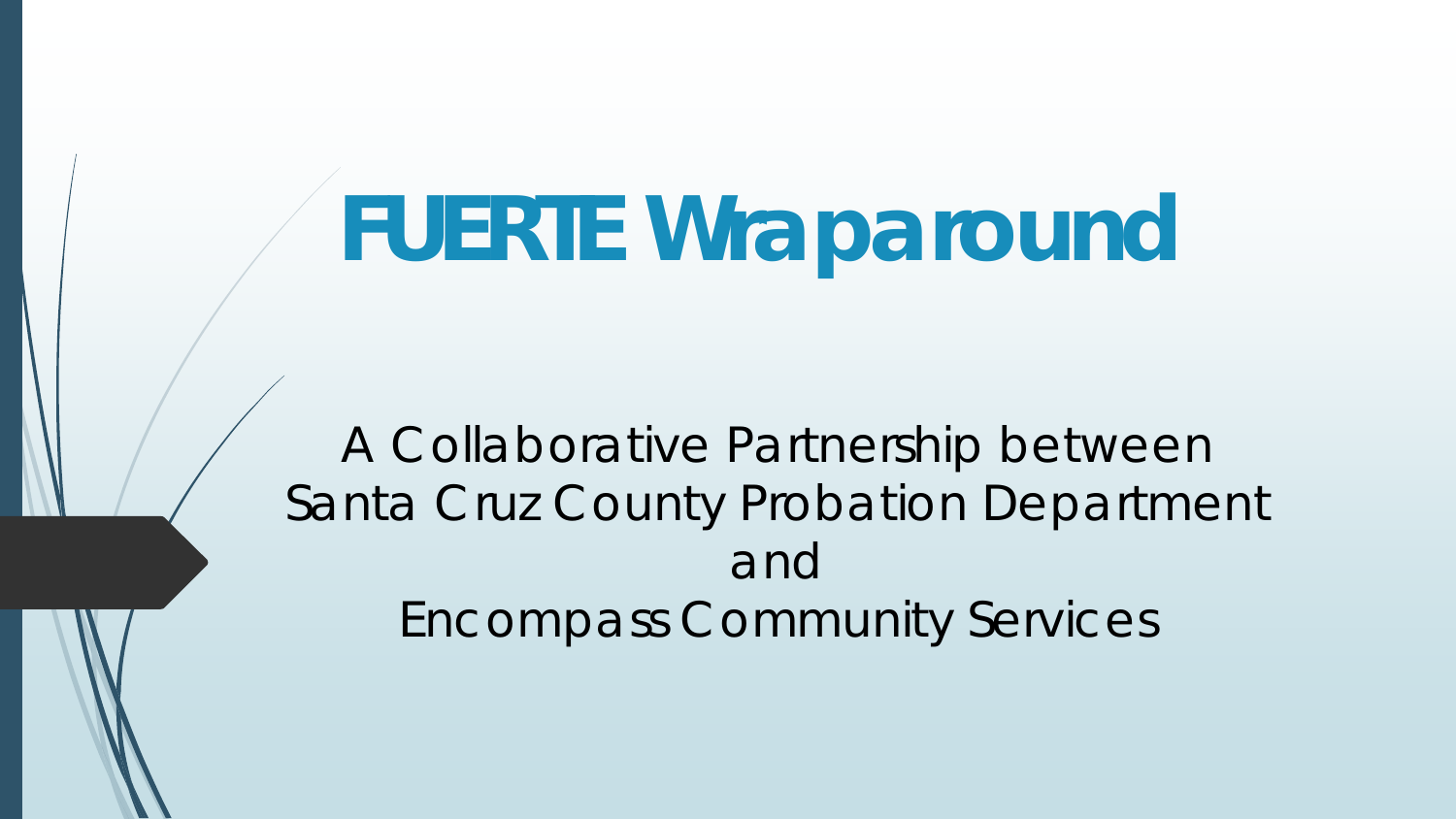## **FUERTE PROGRAM**

Familias Unidas En Respecto, Tranquilidad y Esperanza/ Families United in Respect, Tranquility, and Hope

**FUERTE was strategically developed from data analysis**

- **Findings included** 
	- Disproportionate number of minority youth were on probation and sent to placement.
	- A majority of youth on probation had an undiagnosed or untreated mental health condition(s)-specifically trauma related.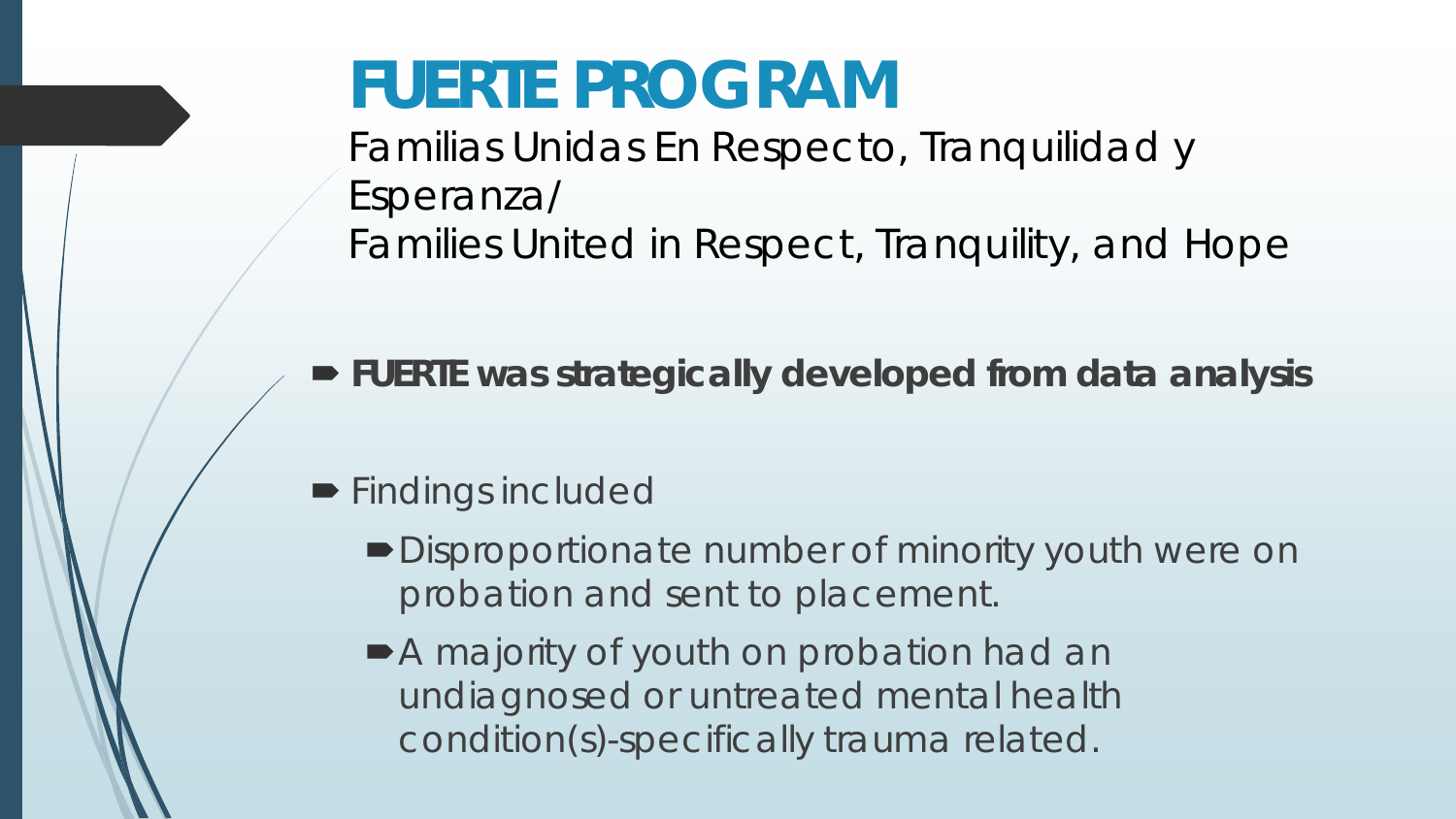### MIOCR Grant Proposal

- Incorporated the following JDAI standards:
	- Collaboration (community effort)
	- Rigorous data collection and analysis
	- Alternative to detention
	- Reduce the number of youth detained
	- Reducing Racial and Ethnic Disparity (RED)
- High number of Latino youth cycling through probation
- Barriers to services for Latino families include language barriers and long working hours of farm working families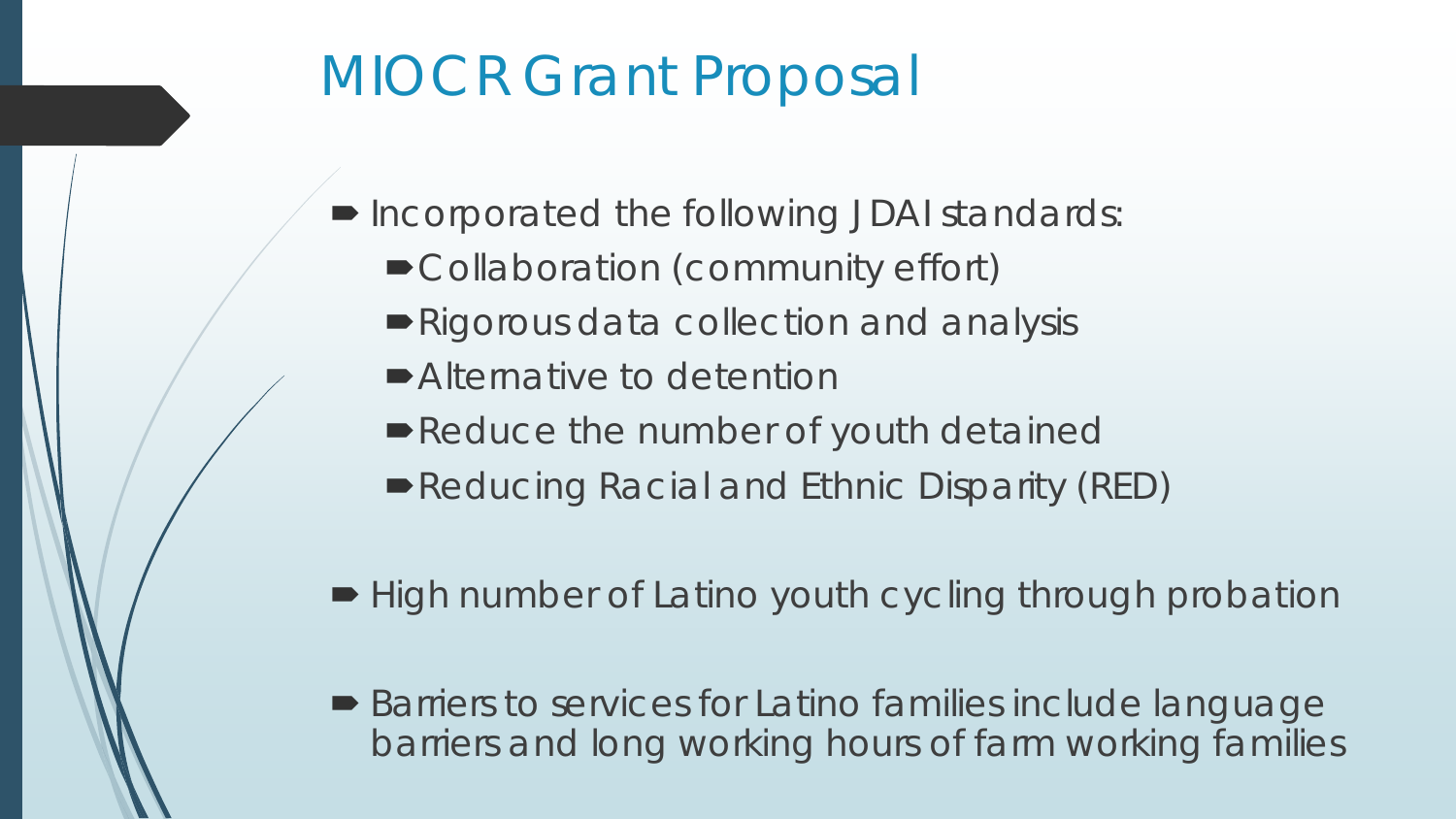## Unique From Other Programs

- Short term program 4 to 6 months
- Small caseload 10
- More intensive cases including those who are transitioning from WRAP
- $\bullet$  Consented information sharing-collaborative treatment approach
- Robust data tracking-Board of State and Community Corrections (BSCC)
- Evidence Based Practices: TF-CBT and Motivational Interviewing
- Transitional Specialist to connect family community resources
- **Flexibility in hours to fit with family's schedules and needs**
- **Crisis response**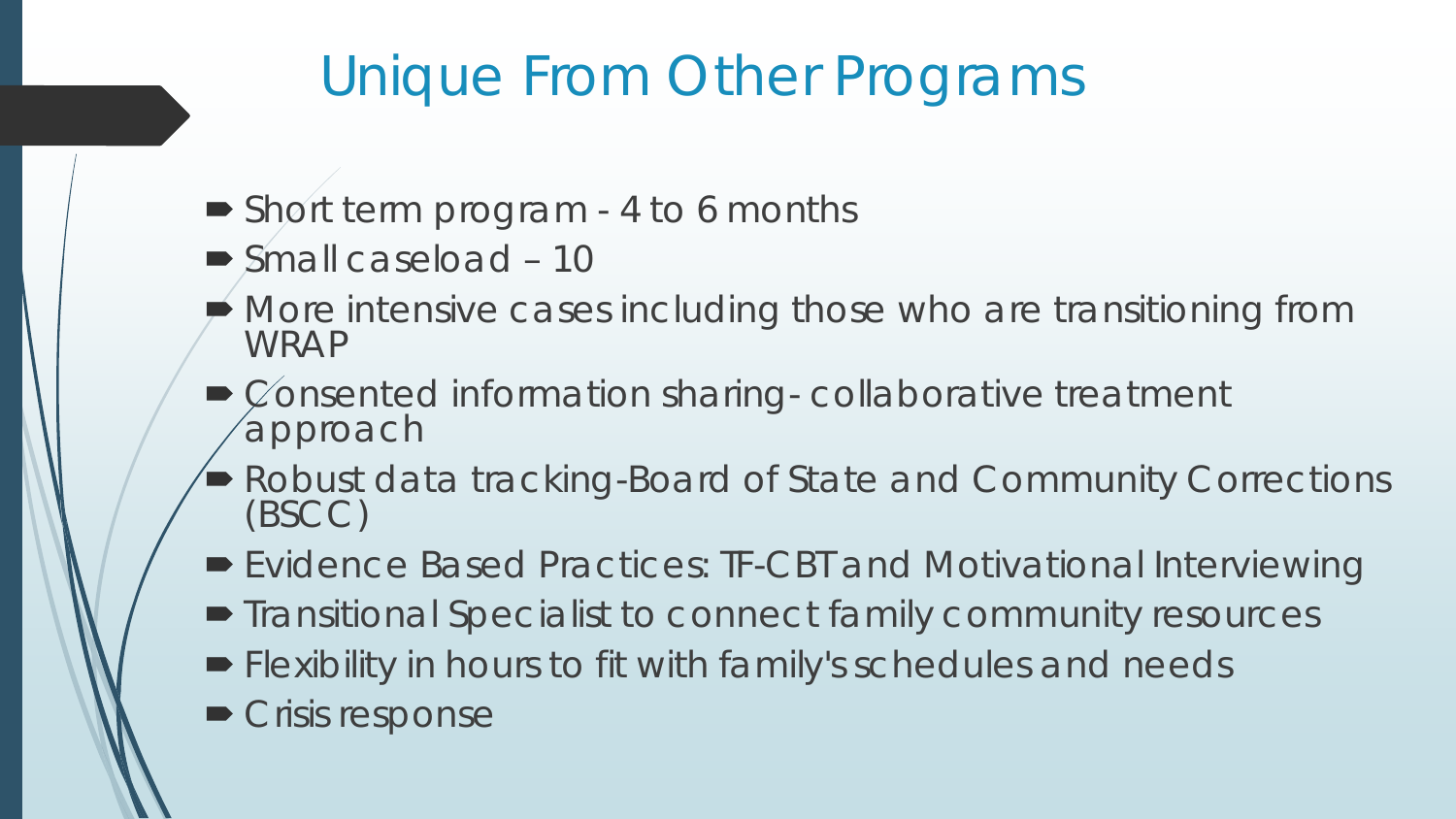#### Snapshot of Outcomes *\*\*All data from July 1, 2015- June 30, 2018*

#### ■41 youth completed the program

- ■66% successful completion 27
- ■14 participants did not fully complete the TFCBT model but were able to partially complete some of their goals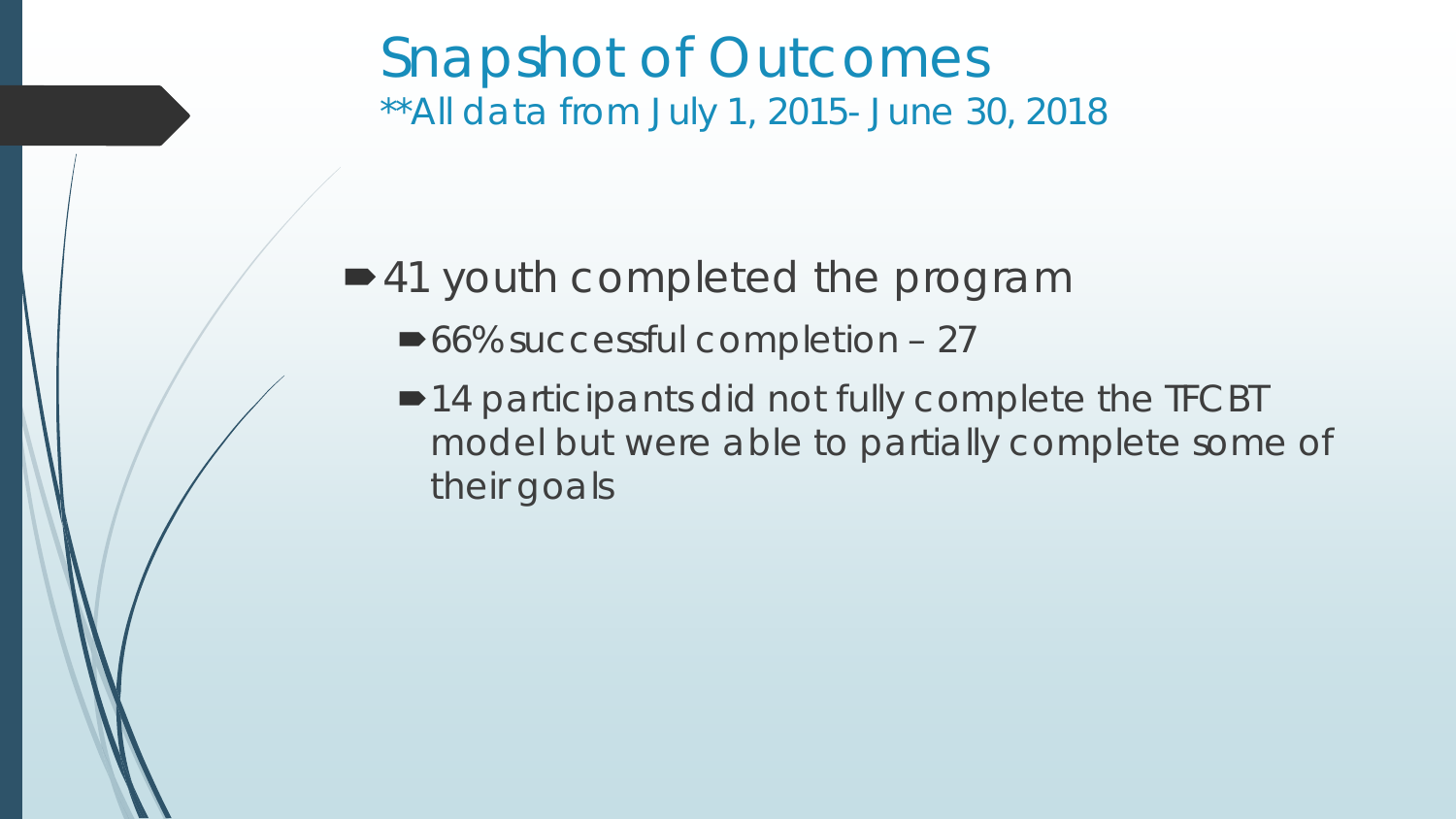## **From: FUERTE**

# **To: FUERTE Wraparound**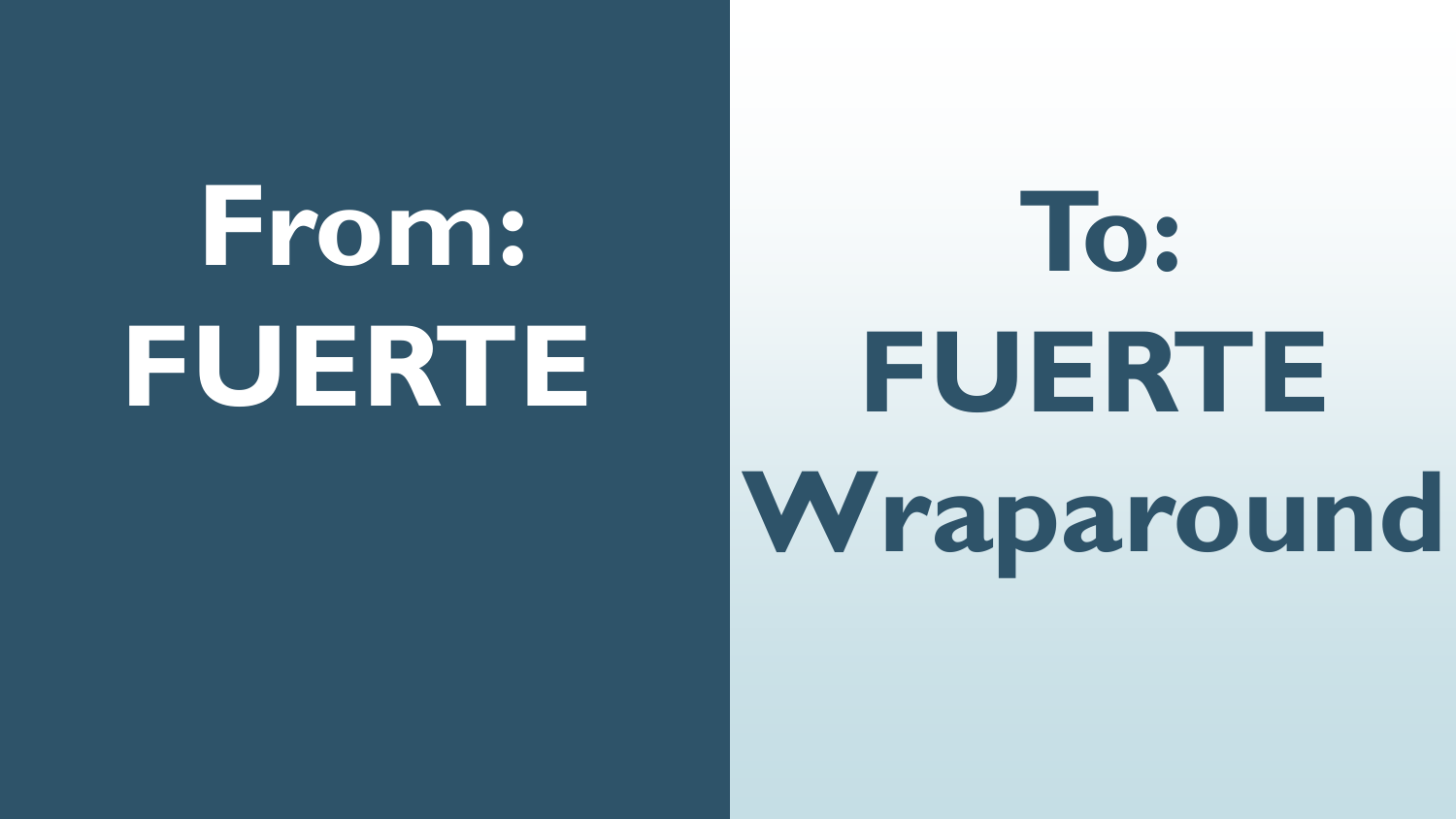#### **Transitions**

- July 1, 2018 FUERTE became FUERTE Wraparound
- **Probation and Encompass held a joint Wraparound** training
- Significant changes:
	- Court ordered program- insurance purposes
	- **Program duration is up to 1 year**
	- Addition of Wraparound meetings
	- $\blacksquare$  Not necessarily focused on TF-CBT
	- **Crisis support continued**
	- Inclusive to all youth on probation (not only wards)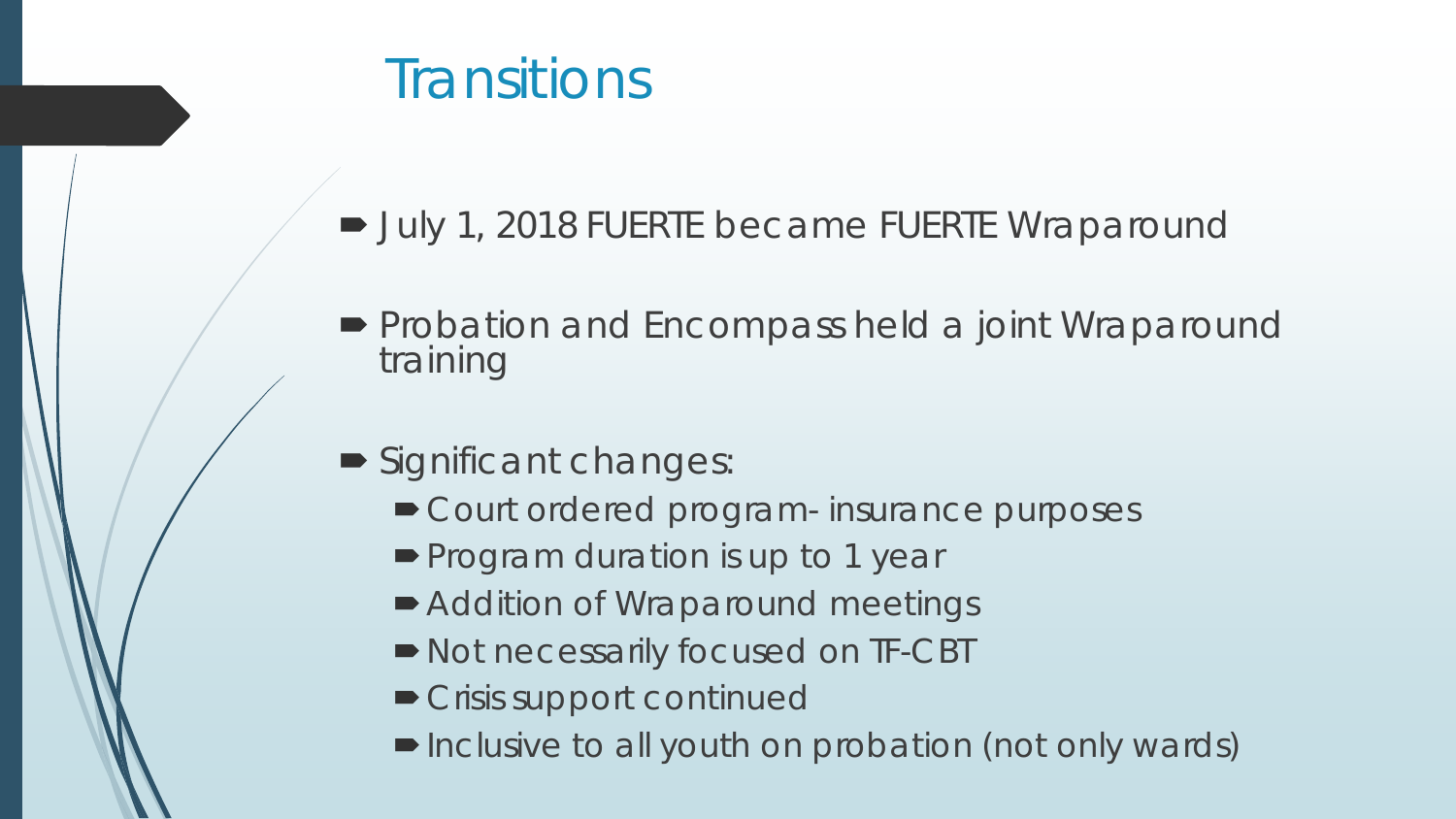#### FUERTE Wrap Demographics

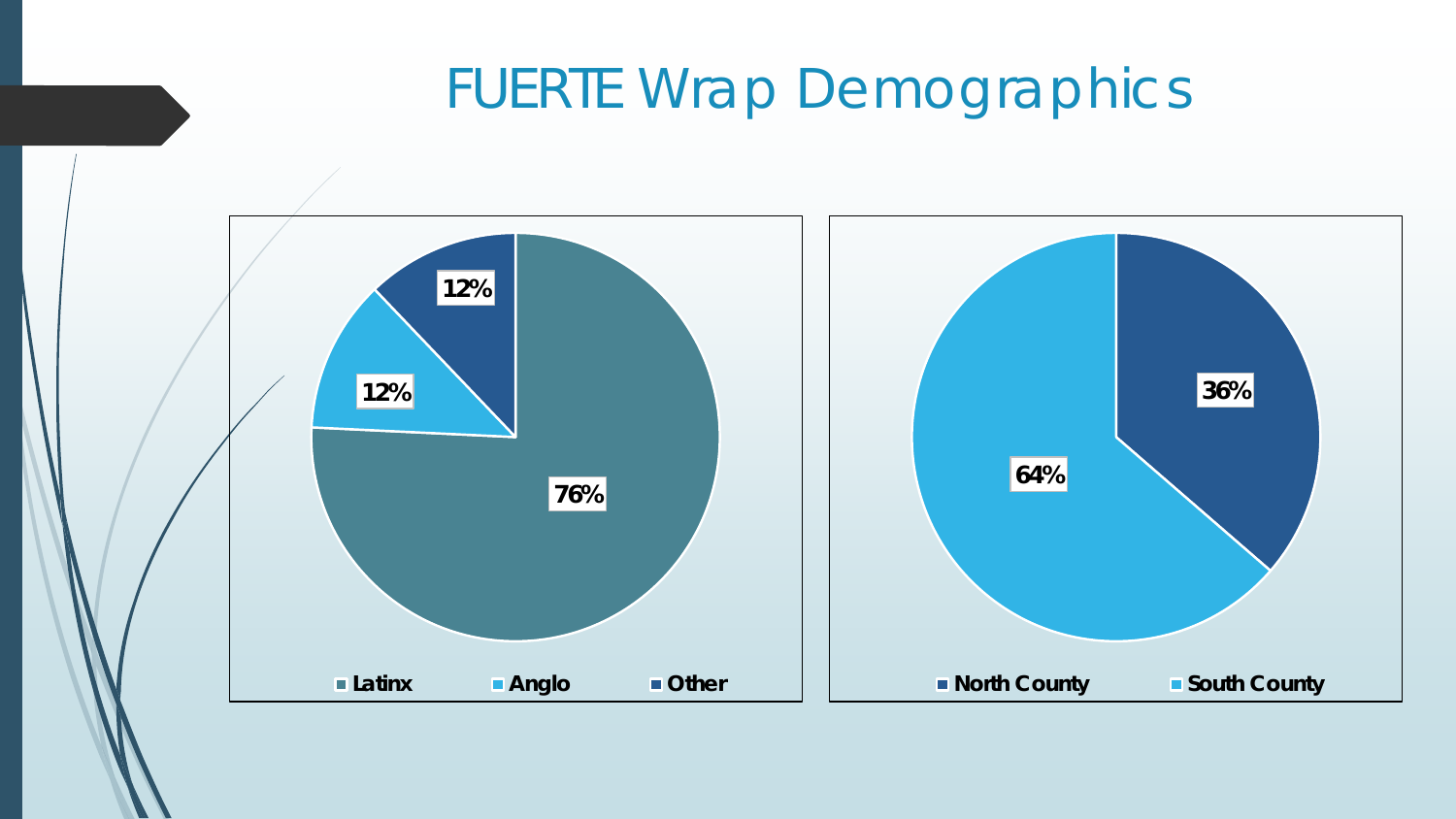#### FUERTE Wrap Referring Offenses



**Drugs/Alcohol Property Return from Placement Violence/Weapons VOP/High Needs**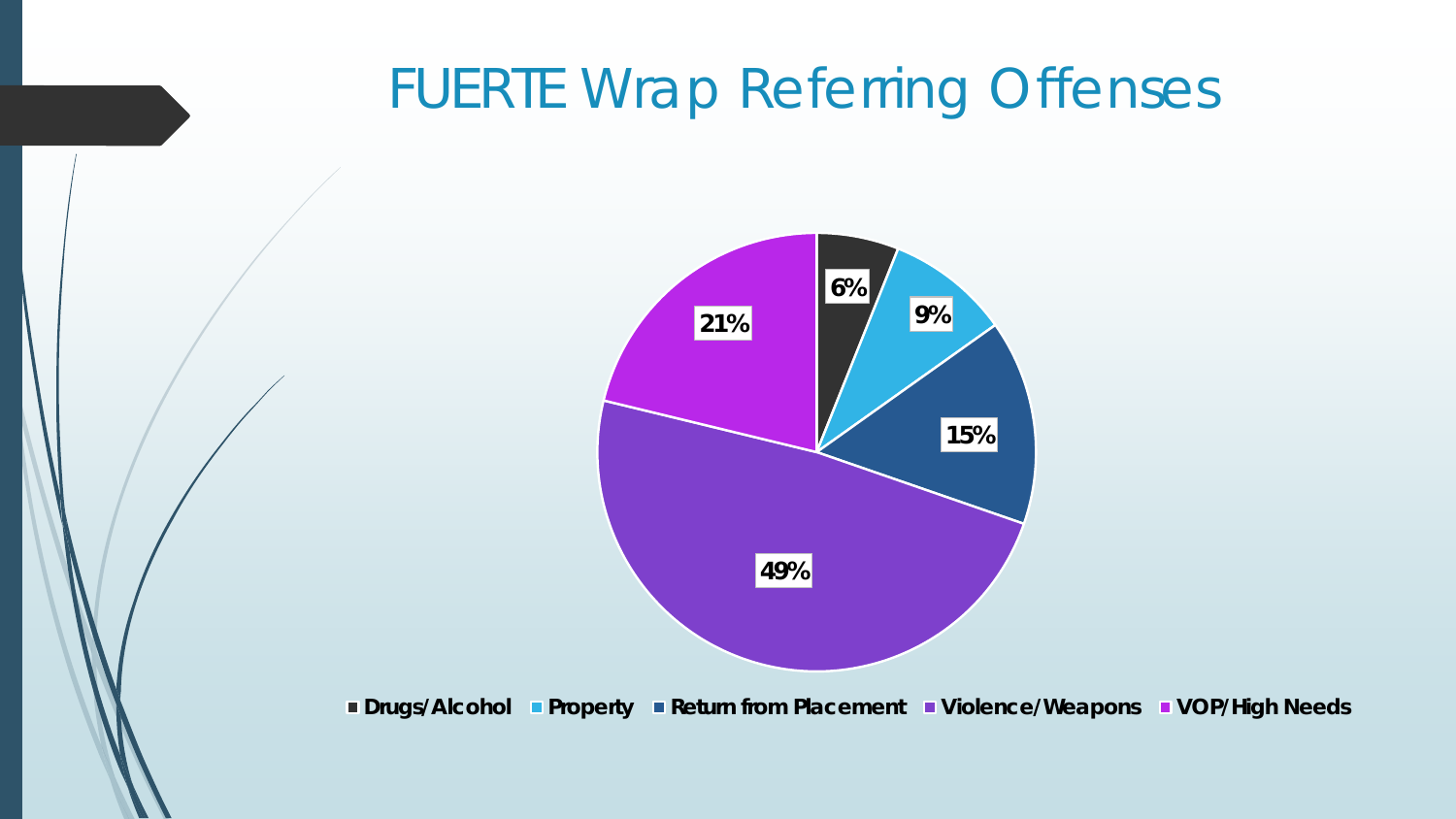#### FUERTE Wrap Outcomes



*Other exit types are 2 B/W and 1 adult charge*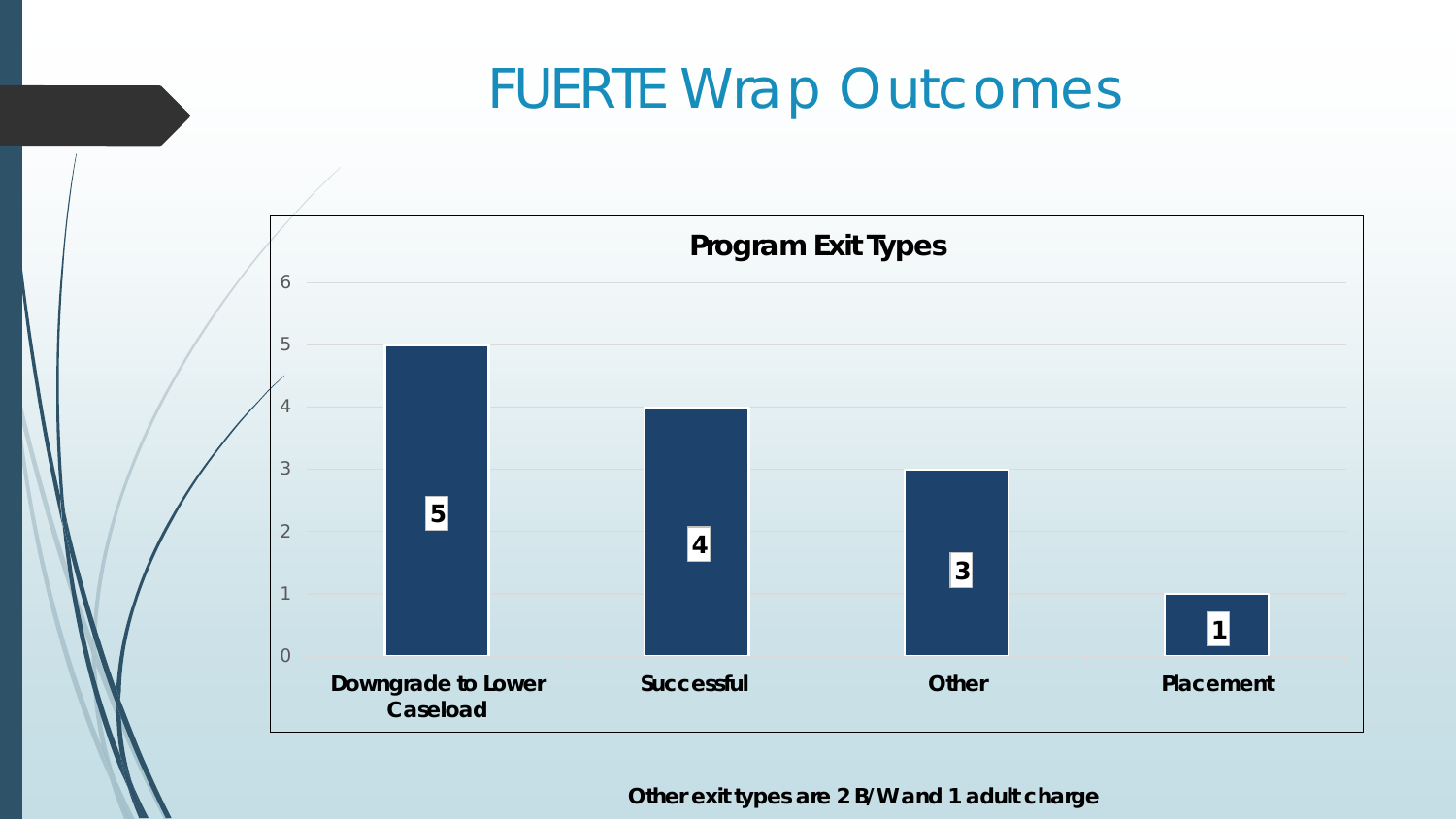#### The Start of Aztecas

- Gang intervention
- South county community
- $\blacktriangleright$  Creating a program to meet the needs of youth in a pro-social environment
- Target population-Wards of the Court
- Success
- **Encompassing other program referrals**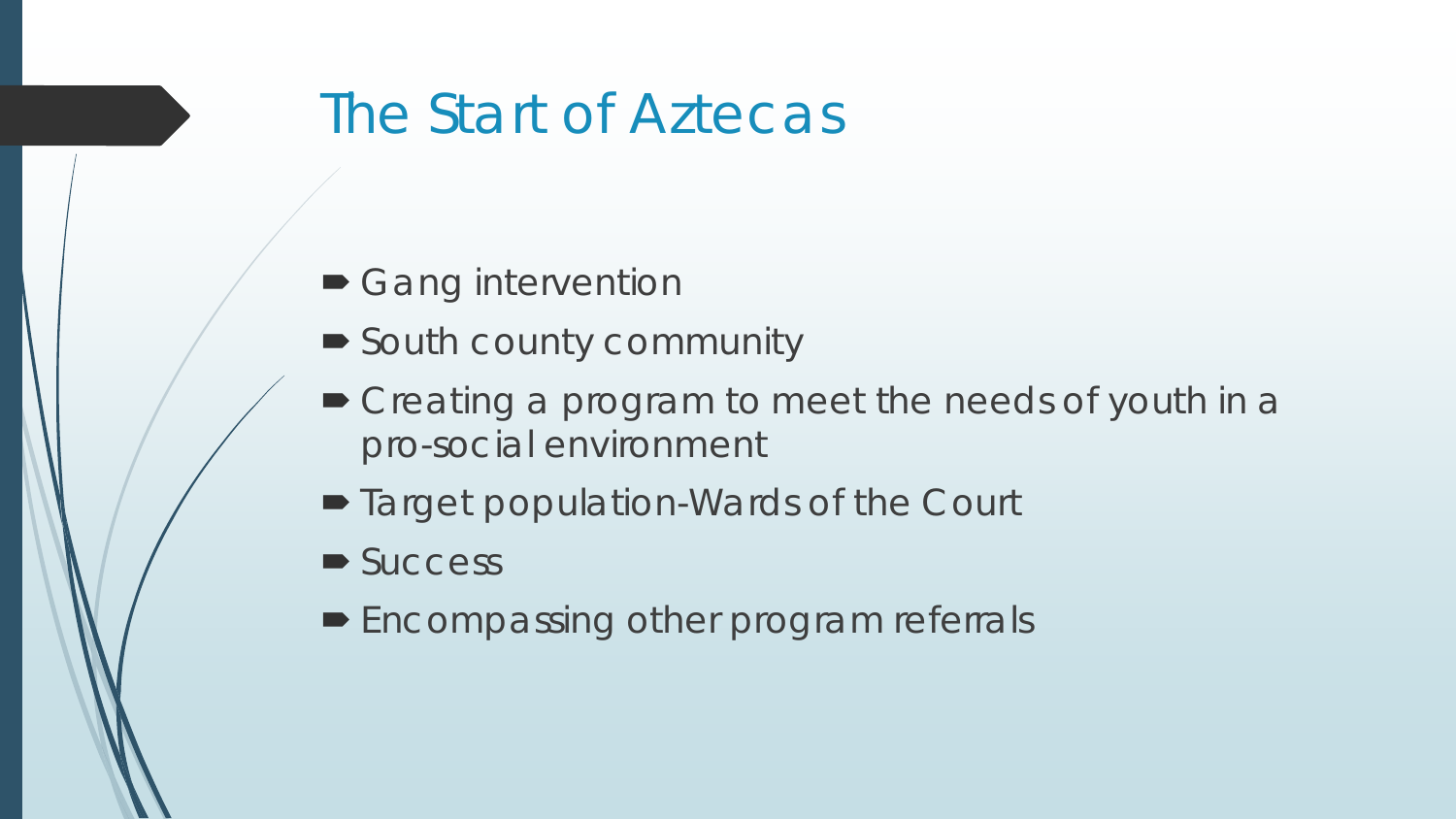## Evolving to meet the needs of the community

- 1 indoor team, 2 indoor teams
- Outdoor soccer team
- Mentorship
- Changing the way youth identify (our logo)
- Tutoring, academic case management, college enrollment, K.H. Scholarship
- Life skills classes, Heads, Hearts and Hands (HHH)
- **Fieldtrips**
- Community events/services
- Summer soccer camps for youth 6-14years-old
- **Girls program**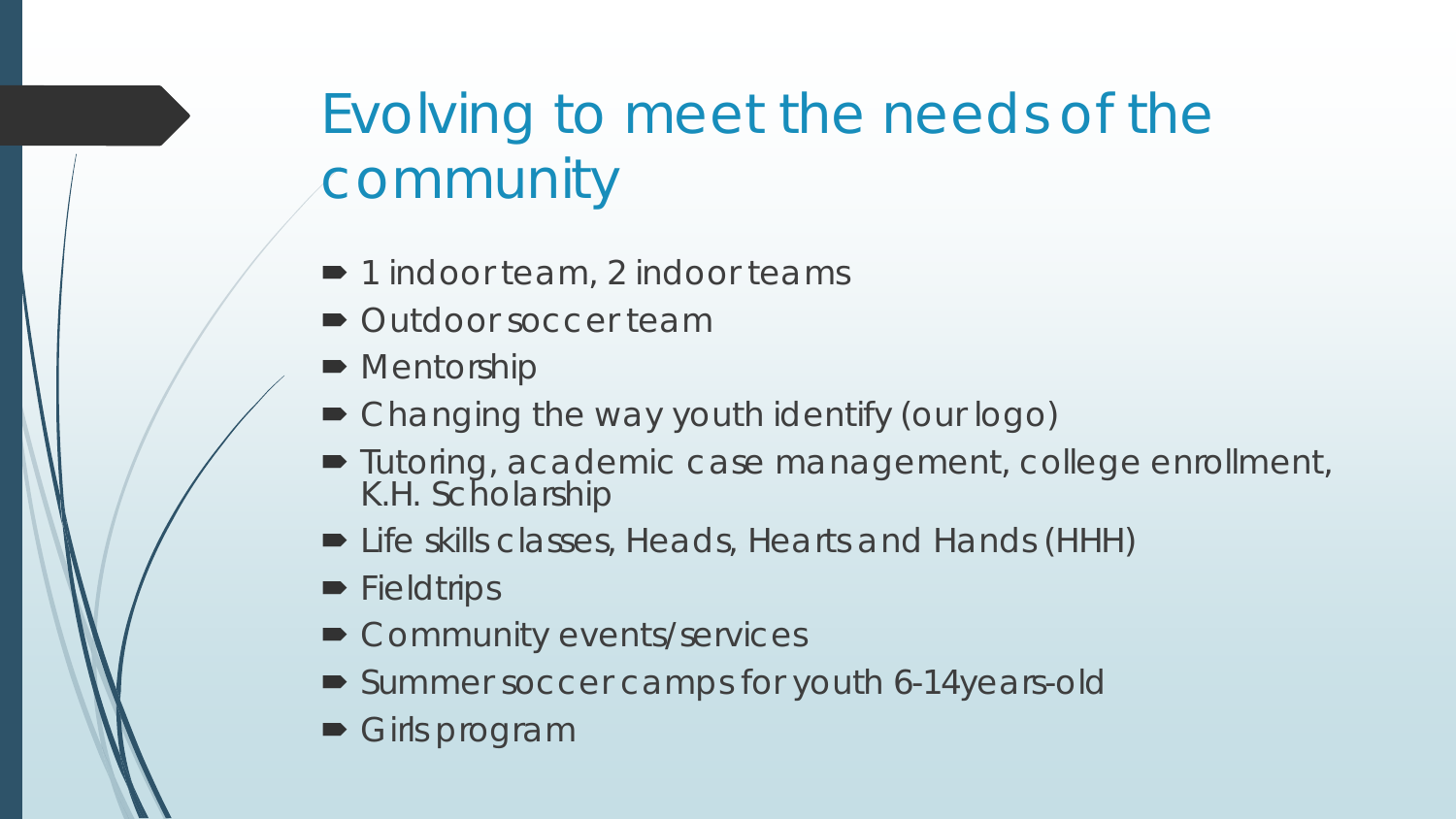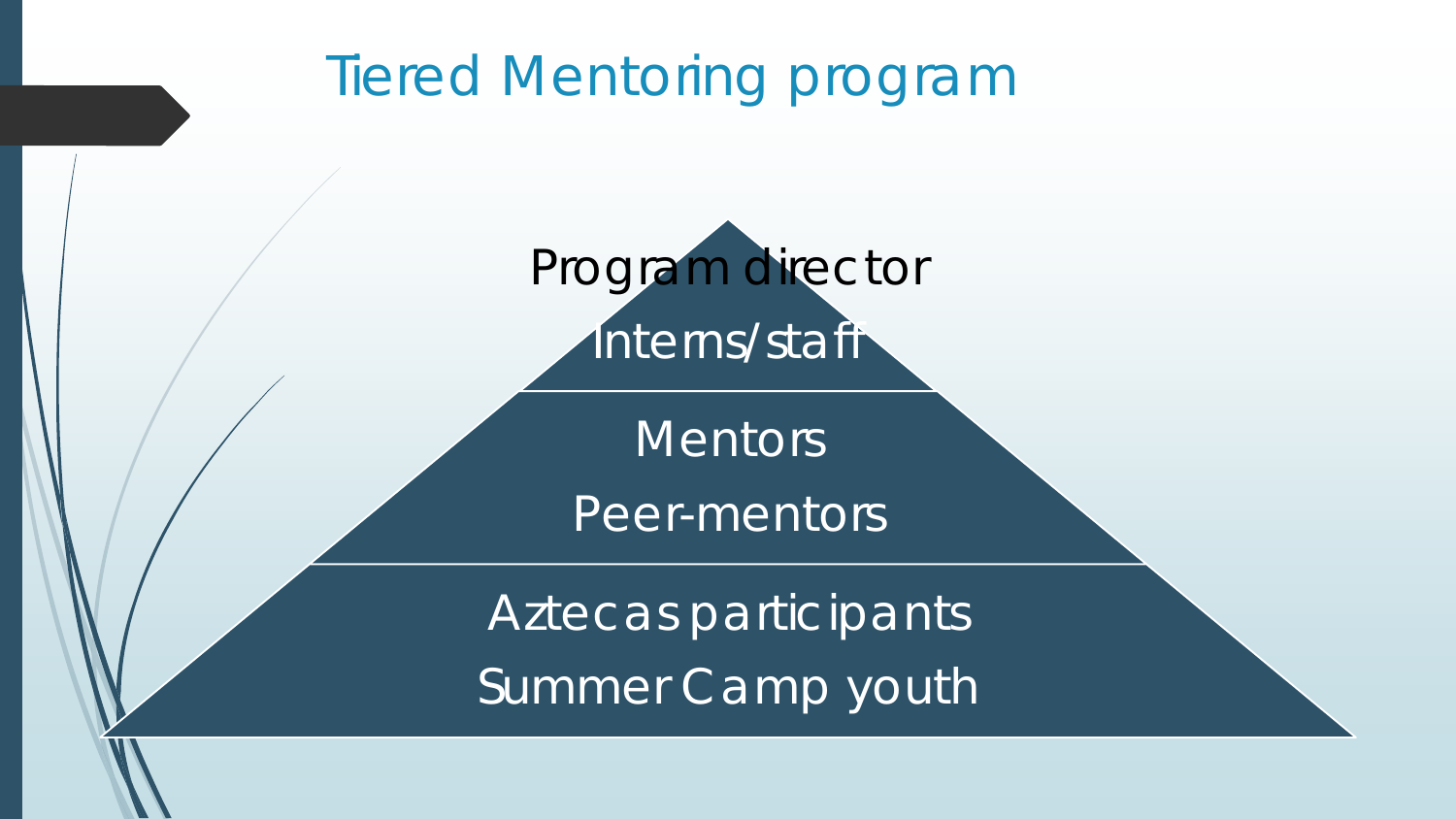#### Staff, Interns and Mentors

- Mentors-100% Latino and from the community
- **Similar experiences**
- **D** Language
- Soccer helped them overcome barriers
- Making a connection with the youth through the game, teaching life lessons
- **Training, trauma informed**
- Paid positions
- When it's not a fit-Letting people go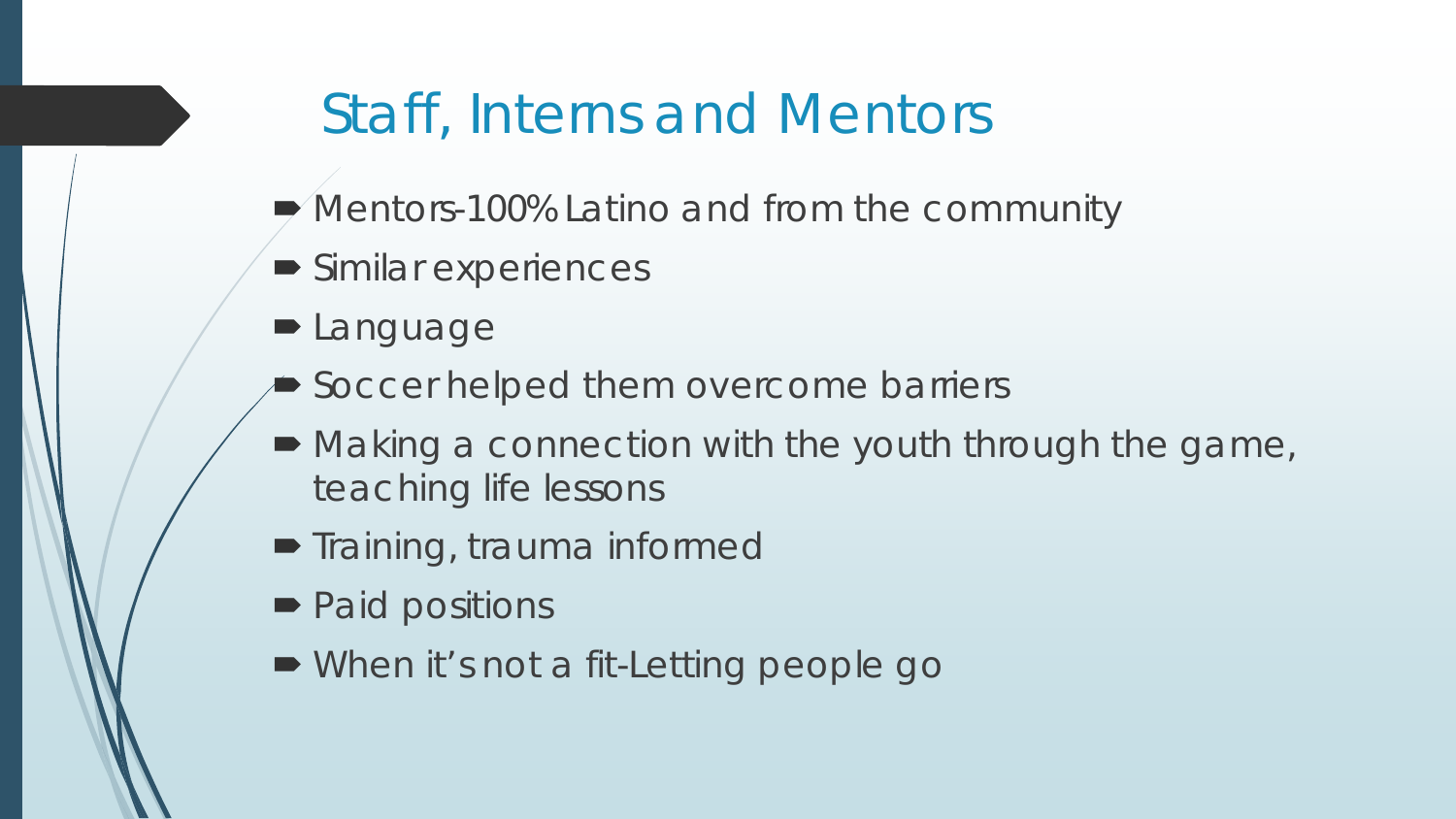## Adaptive Change – The Luna Evening **Center**

Cross-system collaboration is a key element of a traumainformed juvenile justice system, because youth who enter the delinquency system have challenges that cannot be addressed solely through punitive measures. These young people have been strongly influenced by their familial context and the communities in which they live. Therefore, in an effort to ensure public safety and rehabilitate youth, the juvenile justice system must be equipped to work with other systems and community partners that can assist youth in other domains of their life."

-Macon Stewart, Center for Juvenile Justice Reform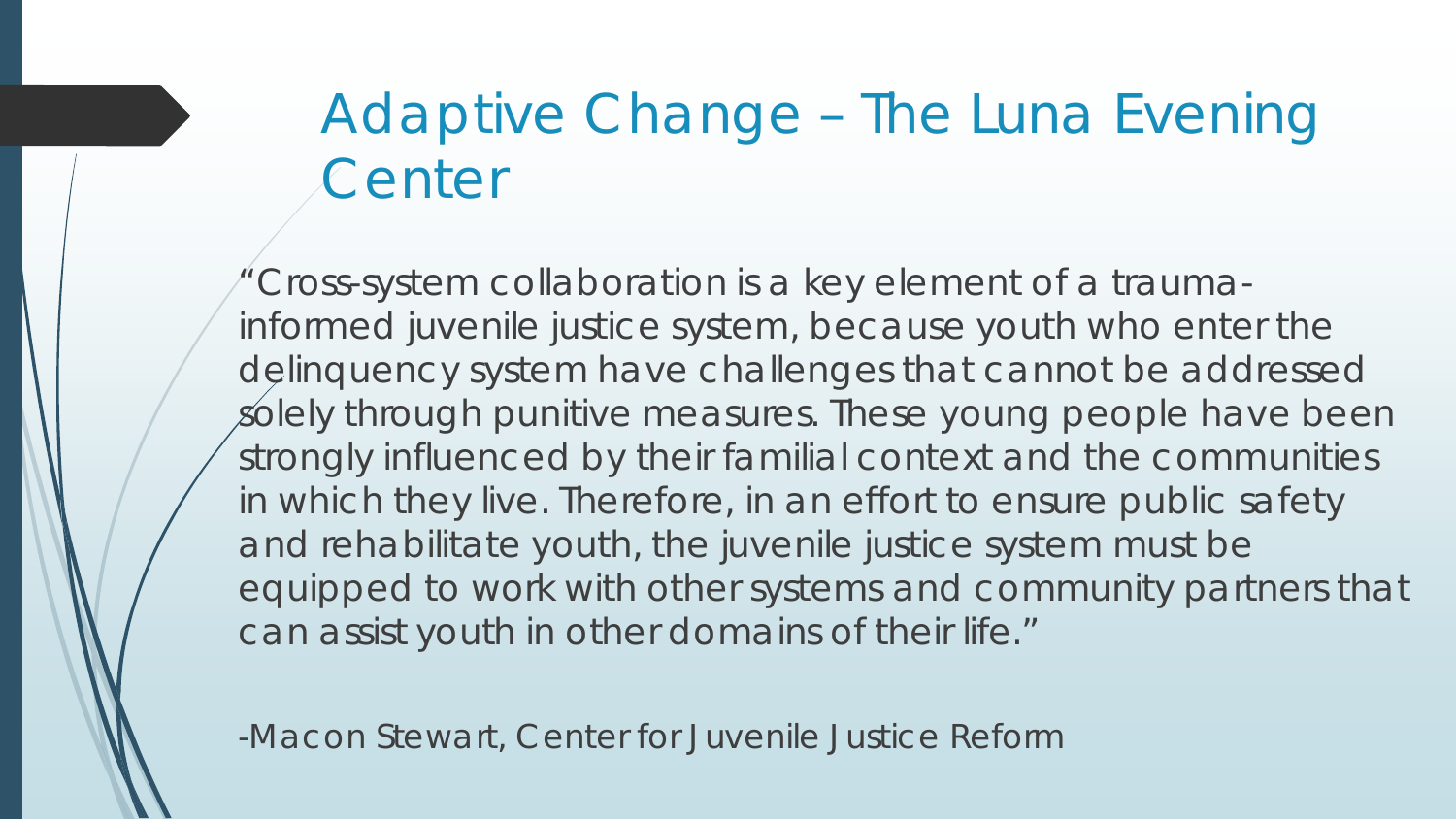### Luna Evening Center – Pre & Post Adjudication Alternative

#### $\blacktriangleright$  Purpose

- **The Evening Center Program serves a maximum of 10** probation wards at any given time.
- **Provides a place for youth who have a probation** violation that are in need of additional supervision, structure for a brief period of time (between 12 and 30 days), and/or capacity/skill building.
- A youth may be ordered to attend the Evening Center as often as the Court deems this alternative appropriate.
- Staffed by personnel from the Probation Department, Children's Mental Health, Alcohol and Drug Program and occasional community based agency staff.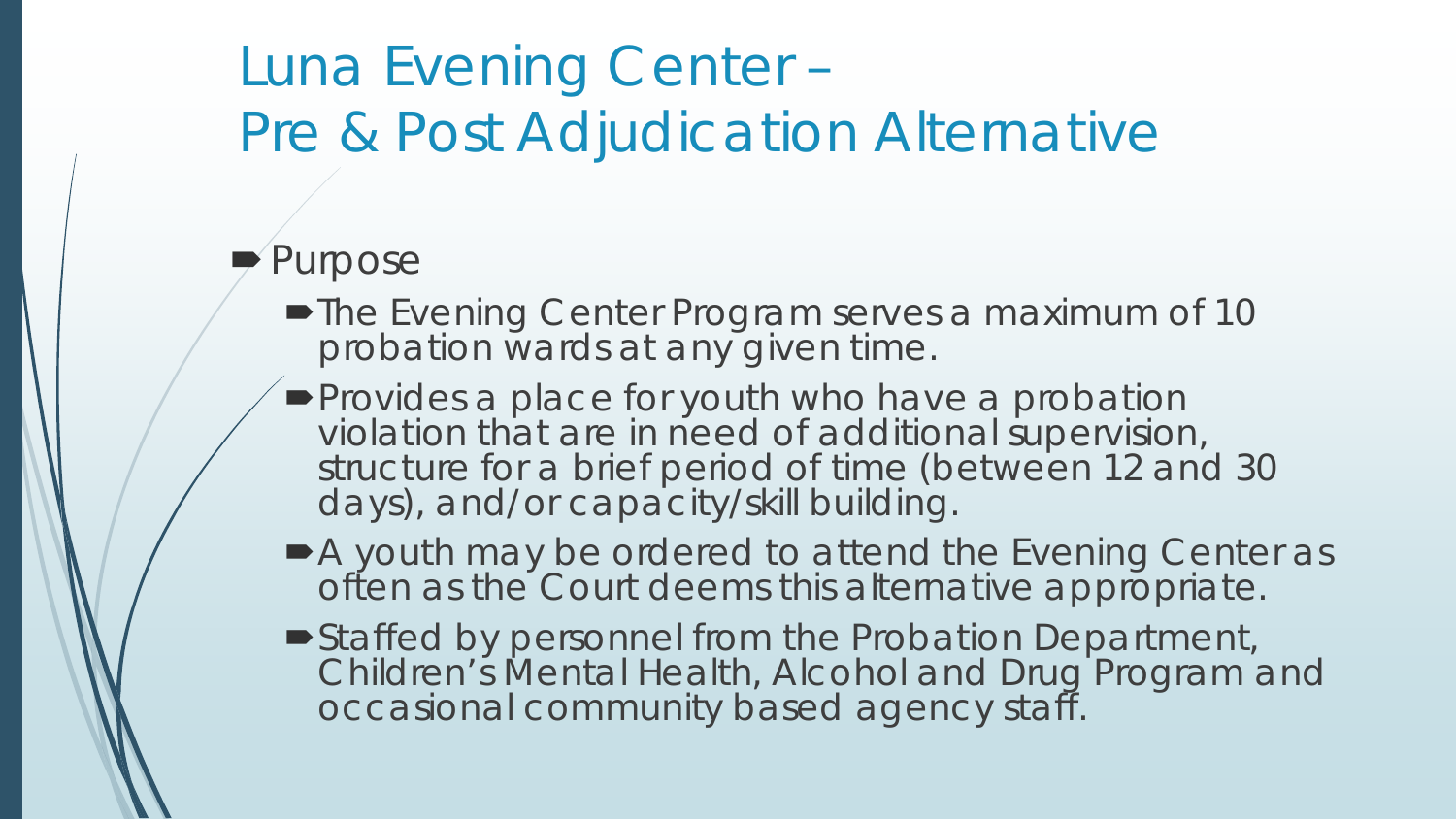#### Evening Center - Services

- Transportation (adult to adult hand off)
- Evening Supervision (between the hours of 4:00 PM and 8:00 PM)
- Individual and Group Counseling
- Tutoring and Homework Assistance
- Employment Readiness and Mentoring (Job Training and Mentorship through CRP)
- Aggression Replacement Training
- **Friday Night Live Program-Life skills building program** promoting healthy drug and alcohol free activities
- Expanded learning opportunities and technology through on-site collaboration with County Office of Education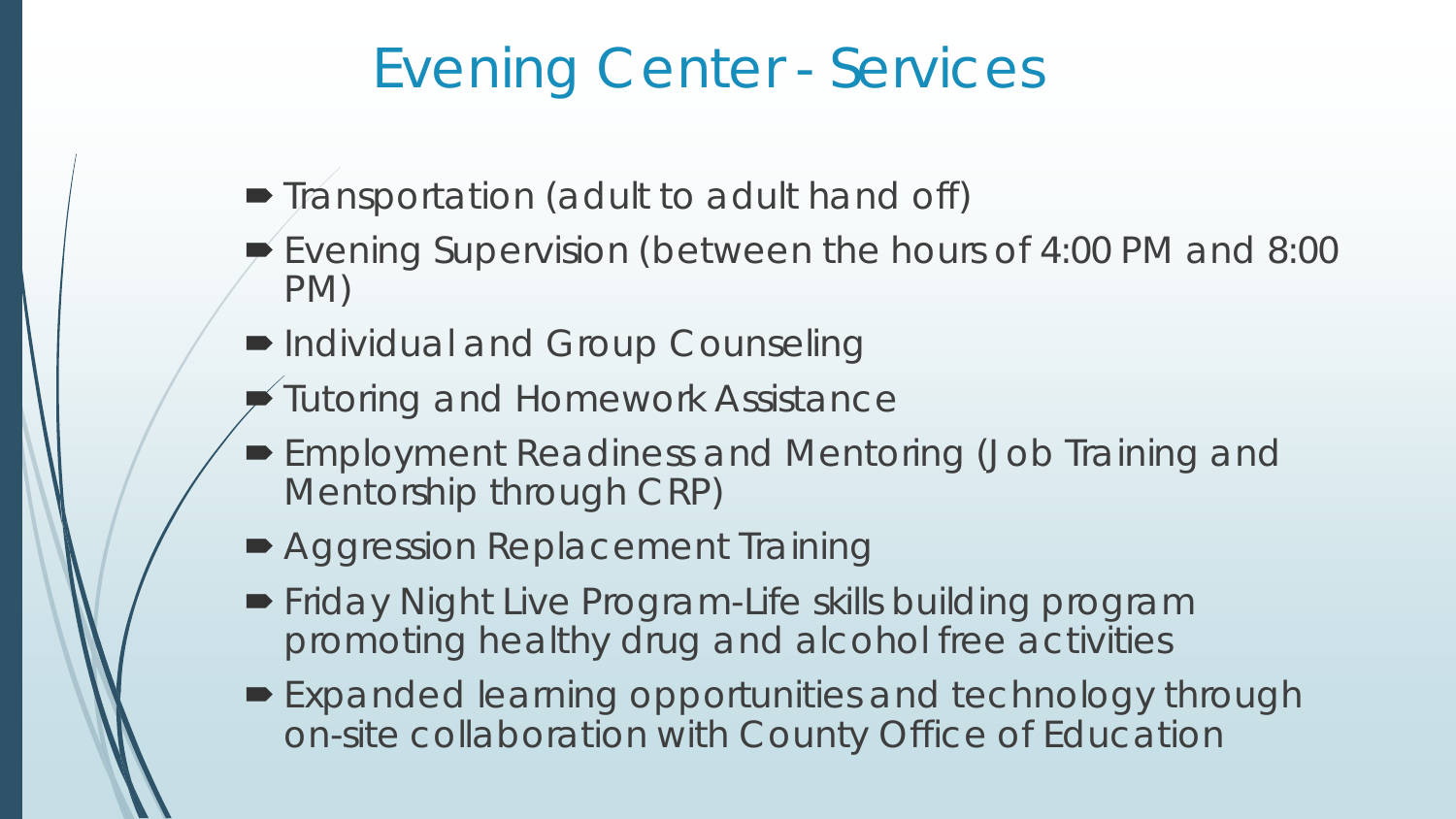## Cultural Competency – It has to be intentional

- $\blacktriangleright$  The program is working towards being culturally competent by:
	- Staffing the program with adults who are bilingual and bicultural
	- **Staffing the program with adults who have close** community ties and life experiences that help them relate to youth
	- Working with several CBOs' whose staff is bilingual and bicultural and closer in age to the youth at the evening center
	- **-Locating the program in Watsonville, where 80%-90% of** the probation caseloads are Latino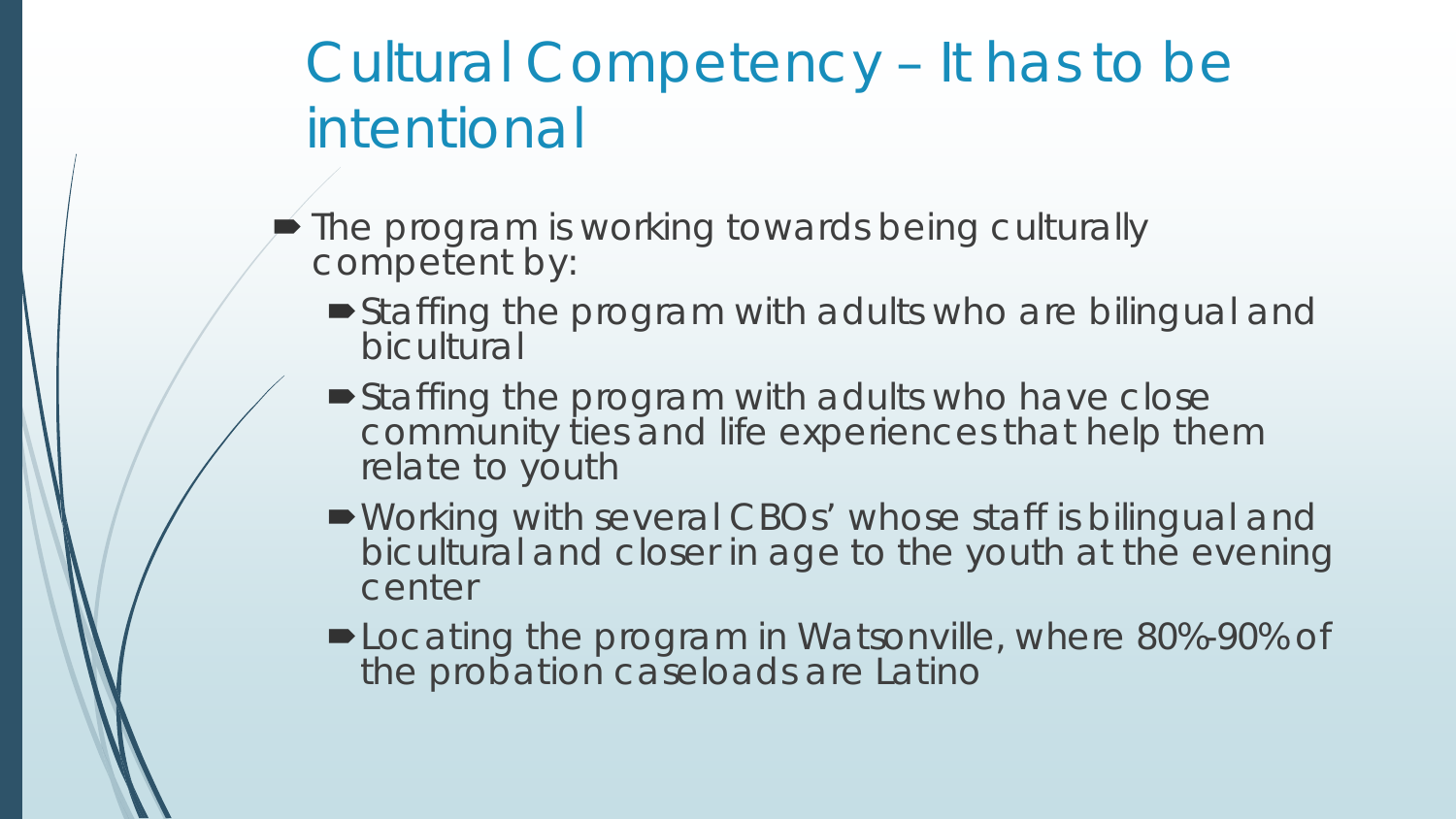### Snapshot of Data as of 1/9/2019

| Total Episodes         | $\parallel$ 1716 $^{\dagger}$ |
|------------------------|-------------------------------|
| <b>Unique Episodes</b> | 864                           |
| <b>Duplicate</b>       | 50%                           |

| Ethnicity | Percent |
|-----------|---------|
| Latino    | 93%     |
| Anglo     | 5%      |
| Other     | 2%      |

| Gender      | Percent |
|-------------|---------|
| <b>Male</b> | 88%     |
| Female      | 12%     |

| <b>Successful Completions</b>              | 70% |
|--------------------------------------------|-----|
| Average # days Ordered                     | 12  |
| Average # days Completed                   | 10  |
| Total days served at the EC for CY<br>2018 | 859 |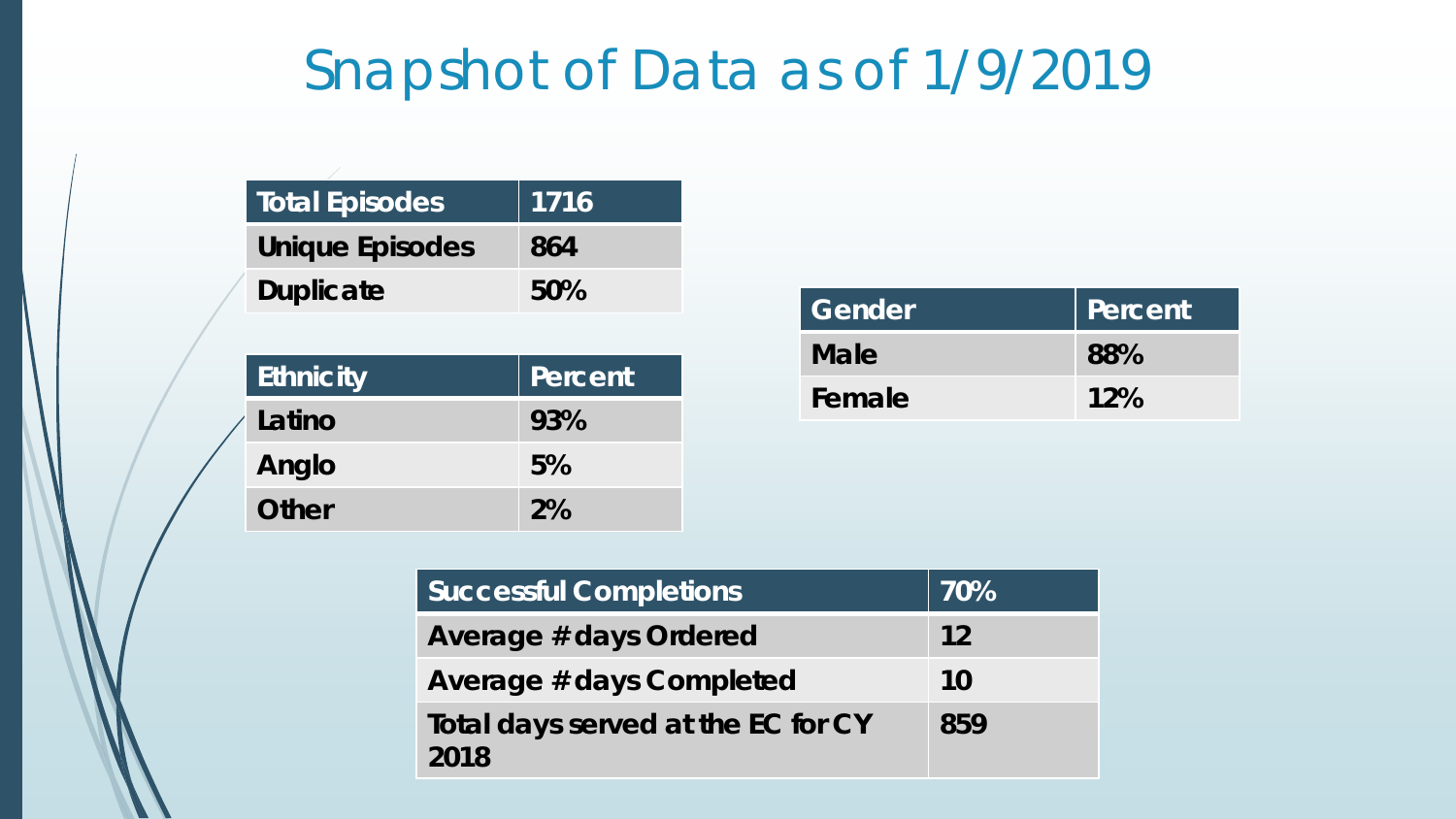#### School Project Santa Cruz County Office of Education/Probation

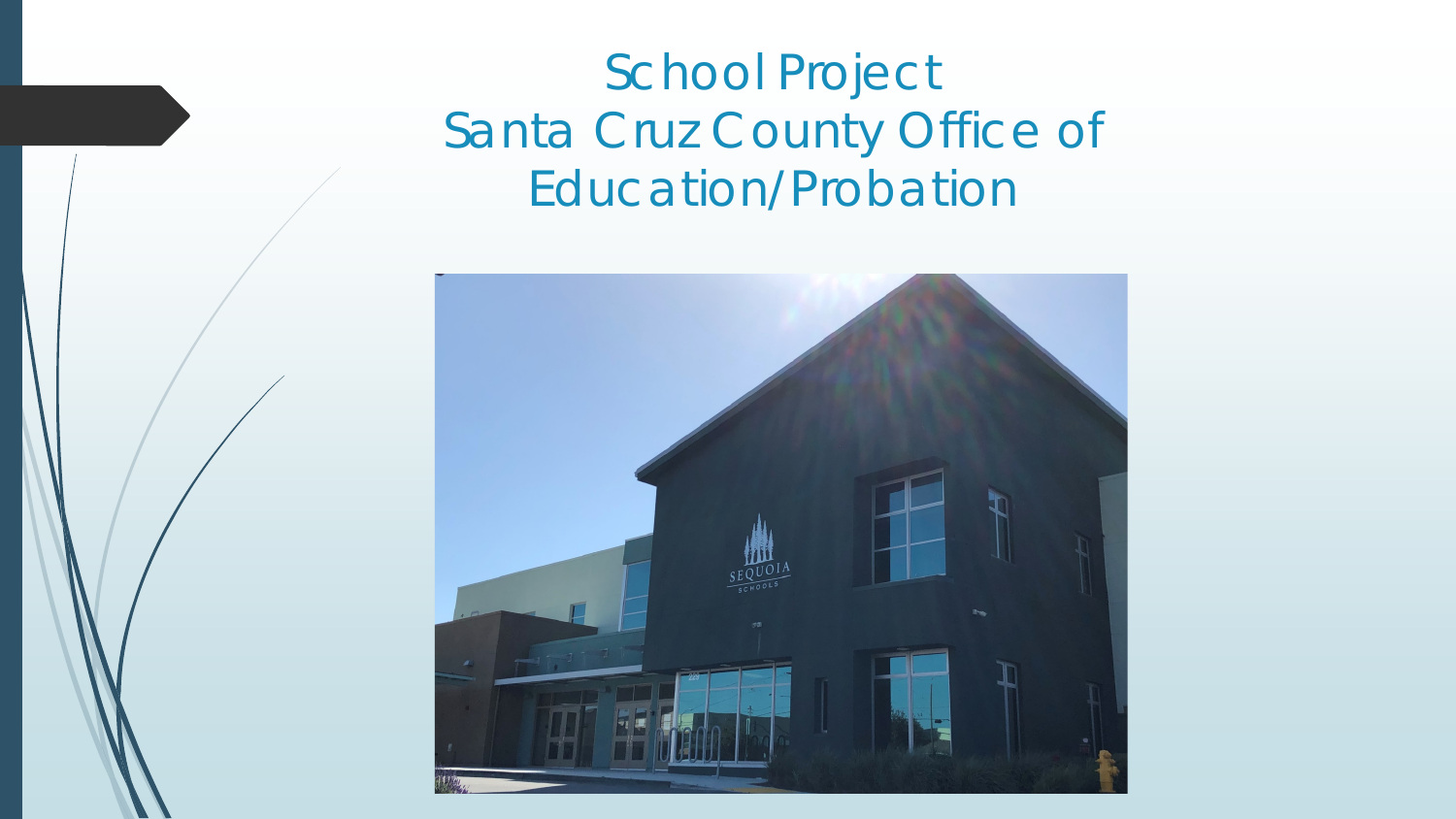#### How we got started

- Graduation rates lower for youth of color vs. Caucasian youth
- JAIS data identified Top 5 Criminogenic needs (Social/Emotional)
- Plan Do Study Act (PDSA)
- Partnership with County Office of Education (Evening Center)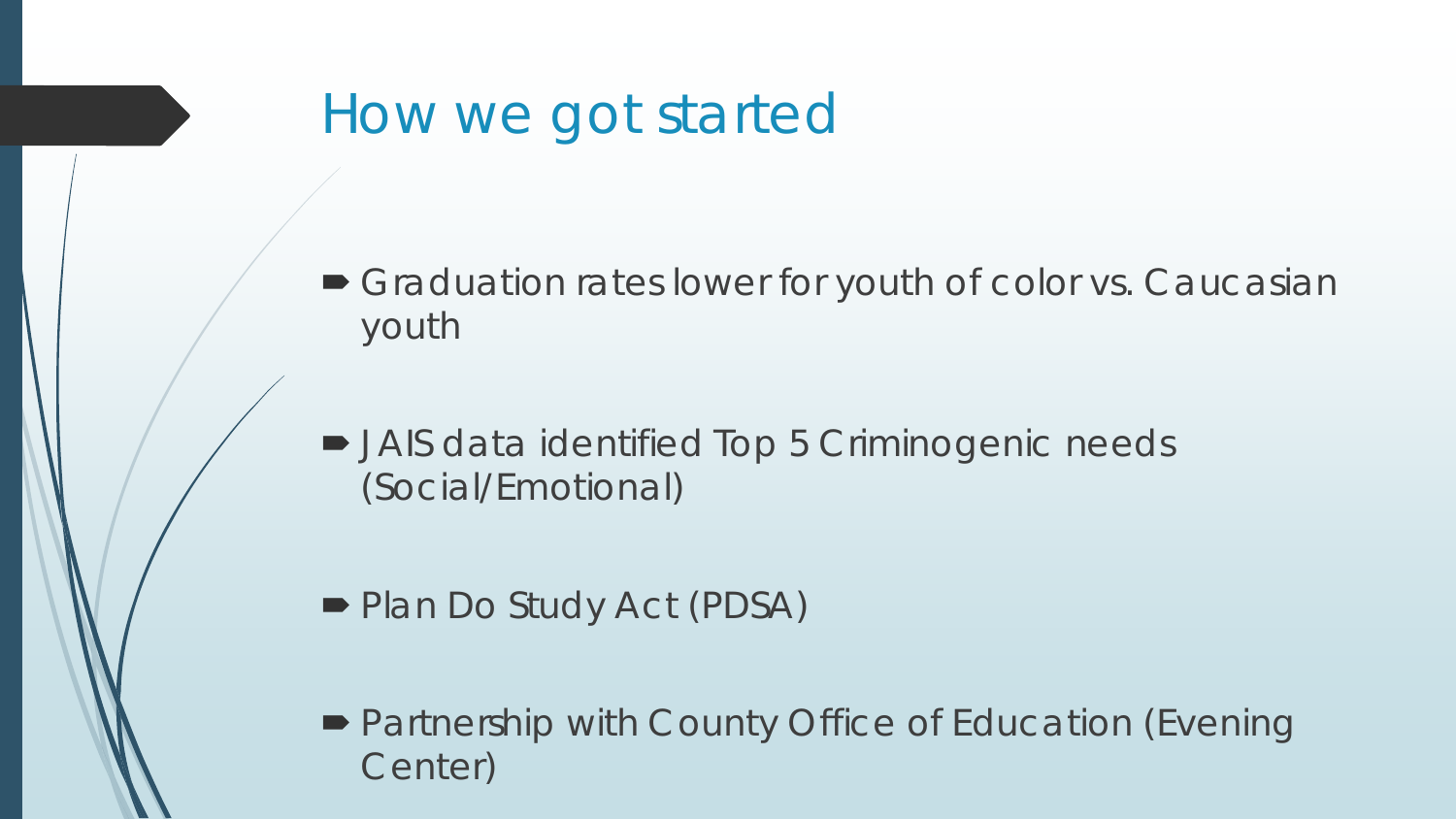#### South County Probation Youth – Top 5 Percentage of Principal Service Needs



10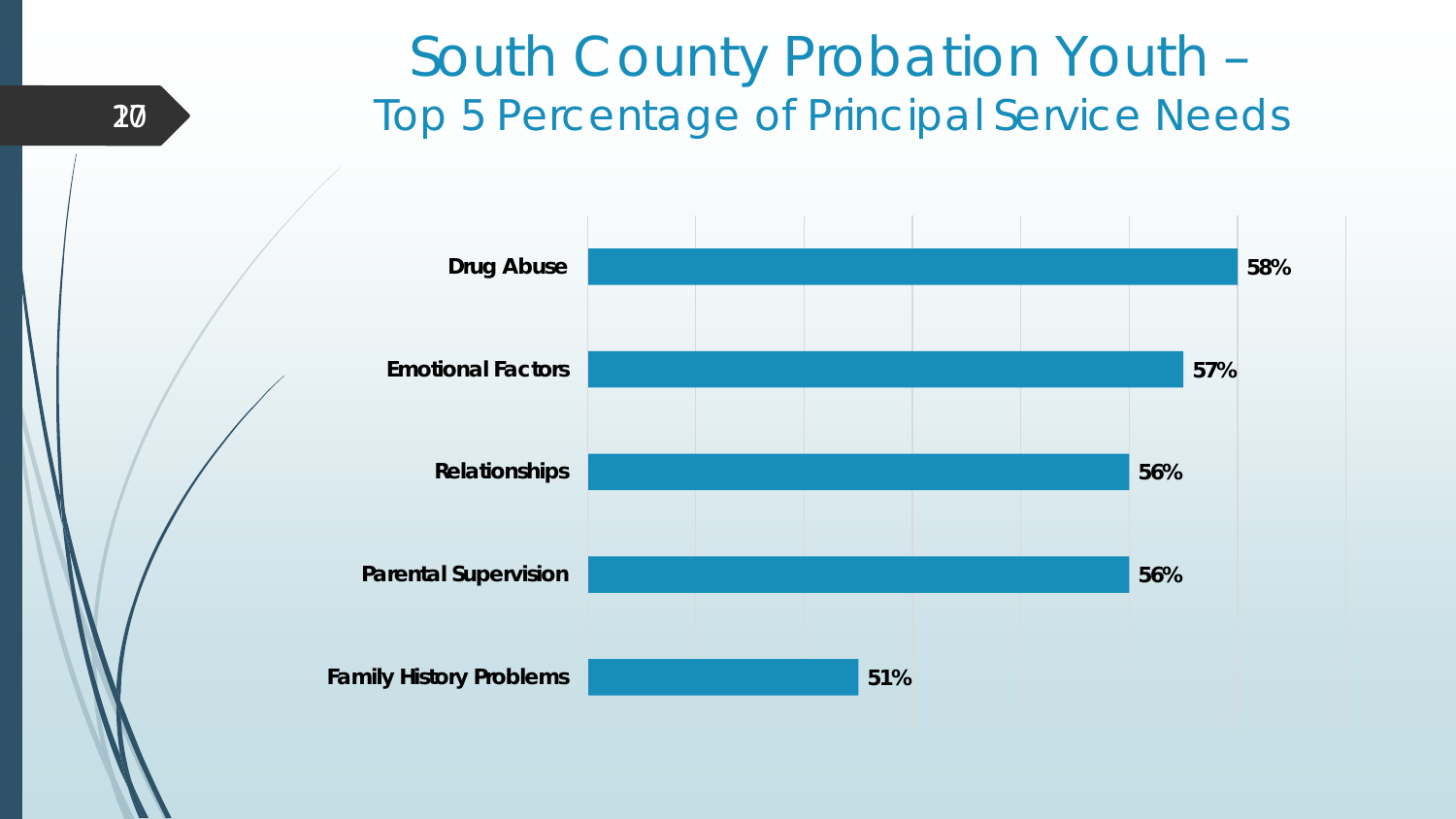## PDSA/Small Test of Change

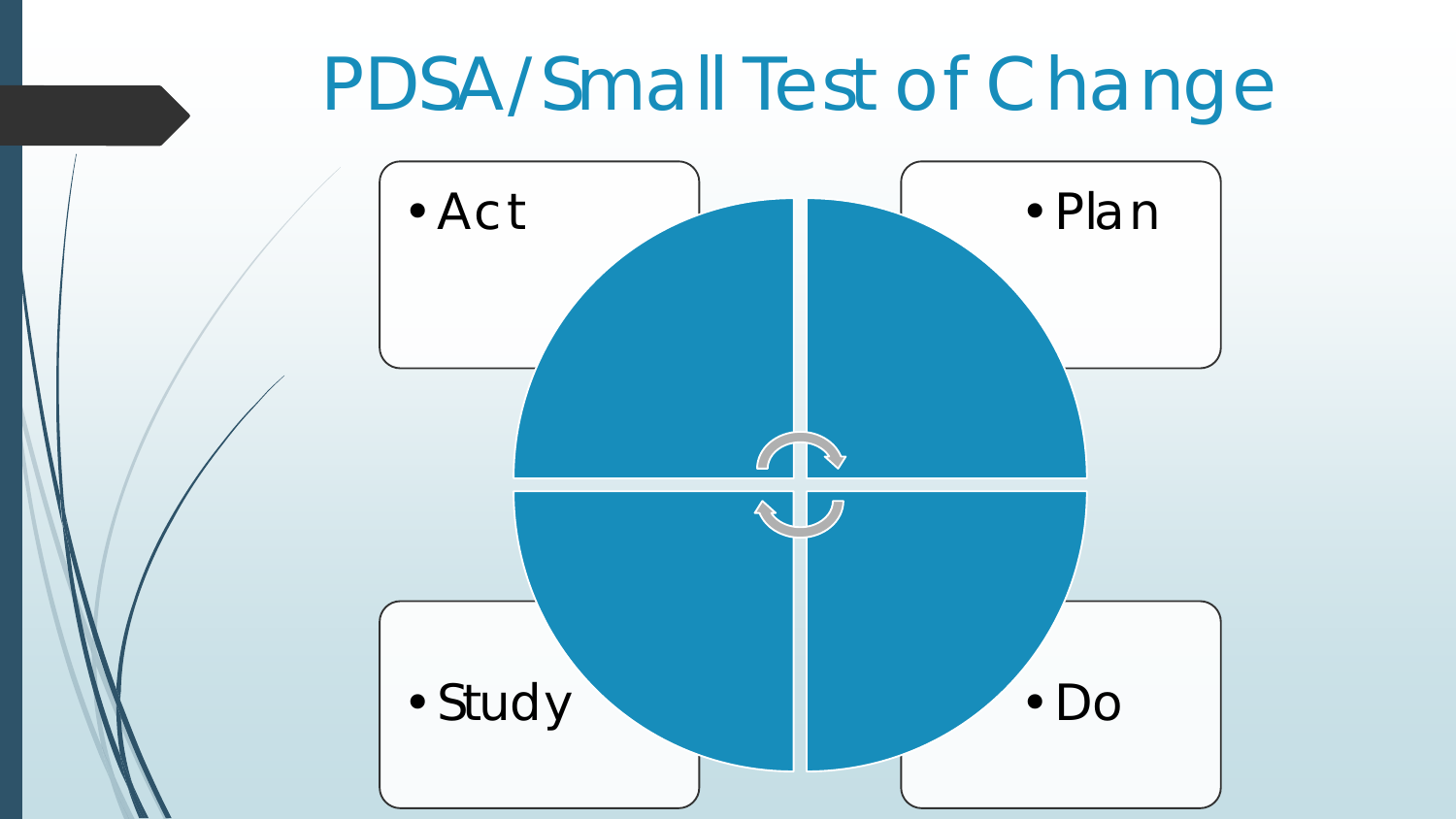## Credit Accrual Results



5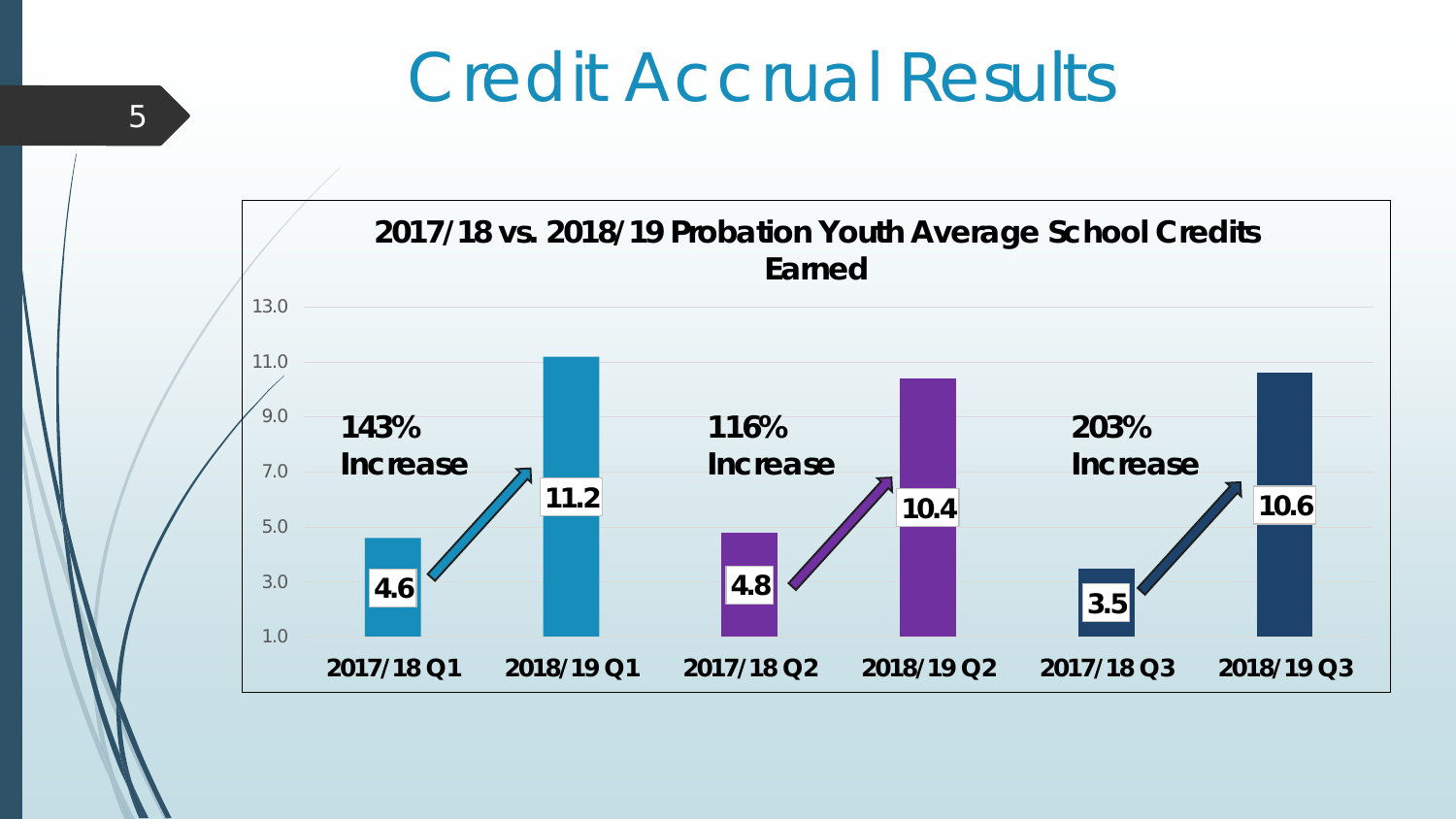

■ We do we go from here

**Transforming how Probation work is being done.** 

**Preventative vs. Reactive services**